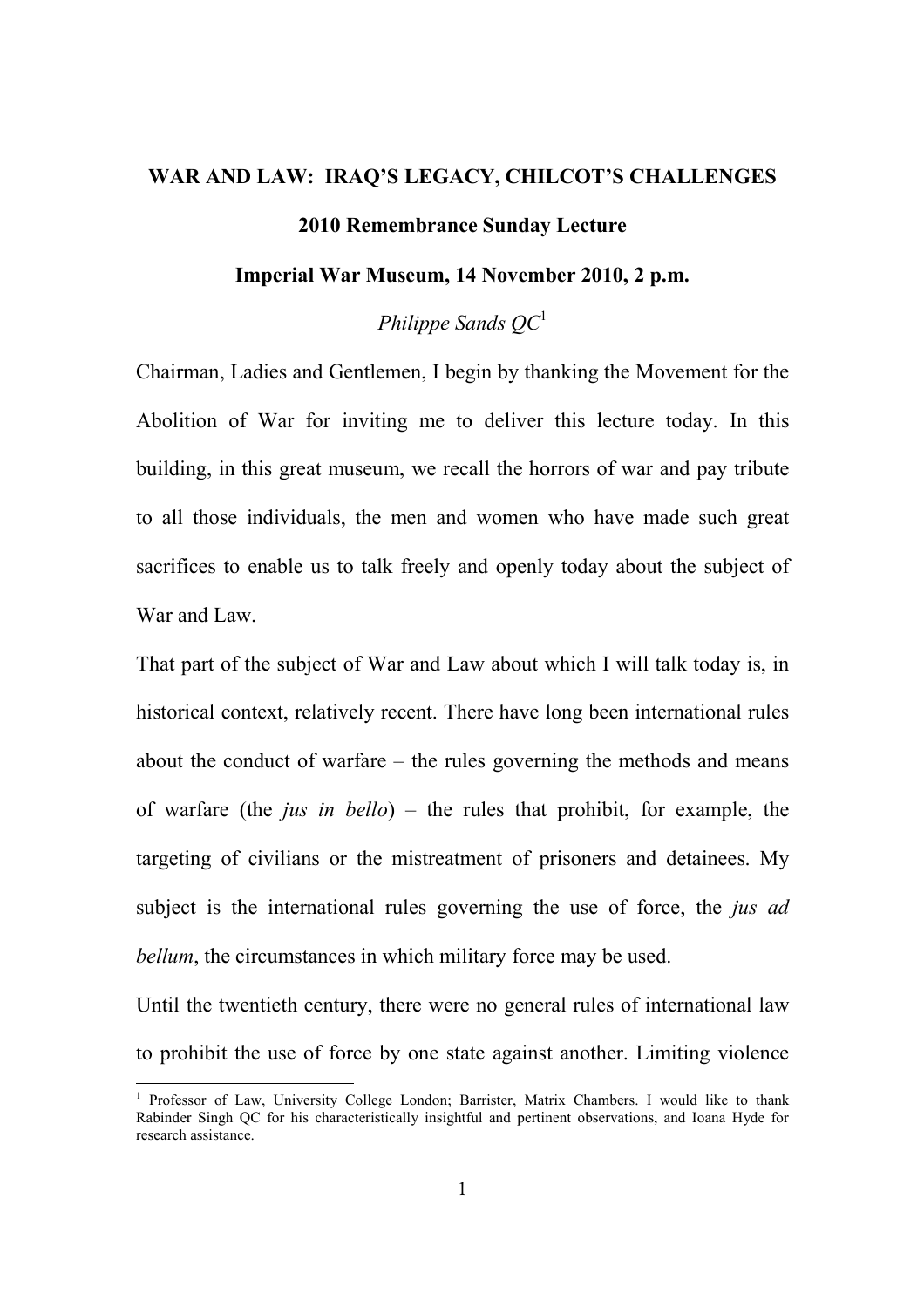between states and other international actors is a relatively new subject. The Covenant of the League of Nations was adopted in 1919, but it fell far short of outlawing war. Members of the League agreed to exhaust other avenues before resorting to war. They agreed to go to the League's Council and somewhat optimistically — to arbitral or judicial procedures.<sup>2</sup> If the Council failed to resolve the dispute, the Members could use force: "the right to take such action as they shall consider necessary for the maintenance of rights and justice".<sup>3</sup> The test was subjective. There were no formal criteria to meet. In 1928, renunciation of war as "an instrument of national policy" was taken a step further. A number of states signed the Kellogg-Briand Pact, named after the Foreign Ministers of the United States and France. The Pact condemned war for solving "international controversies". It committed the signatories to renounce war between themselves. But it left open various exceptions. For example, it did not apply to states that had not joined the Pact, so it was not a global code. The League of Nations and the Kellogg-Briand Pact did not prevent the Japanese invasion of Manchuria in 1931, or Italy's conquest of Abyssinia in 1936, or Germany's incursions across large

<sup>&</sup>lt;sup>2</sup> See League of Nations, The Covenant of the League of Nations (adopted 28 June 1919), Art. 12, 13 and 15.

<sup>&</sup>lt;sup>3</sup> On 'anticipatory self-defence', see Philippe Sands, 'Memorandum to the House of Commons Select Committee on Foreign Affairs' (1 June 2004), available at http://www.publications.parliament.uk/pa/cm200304/cmselect/cmfaff/441/4060805.htm.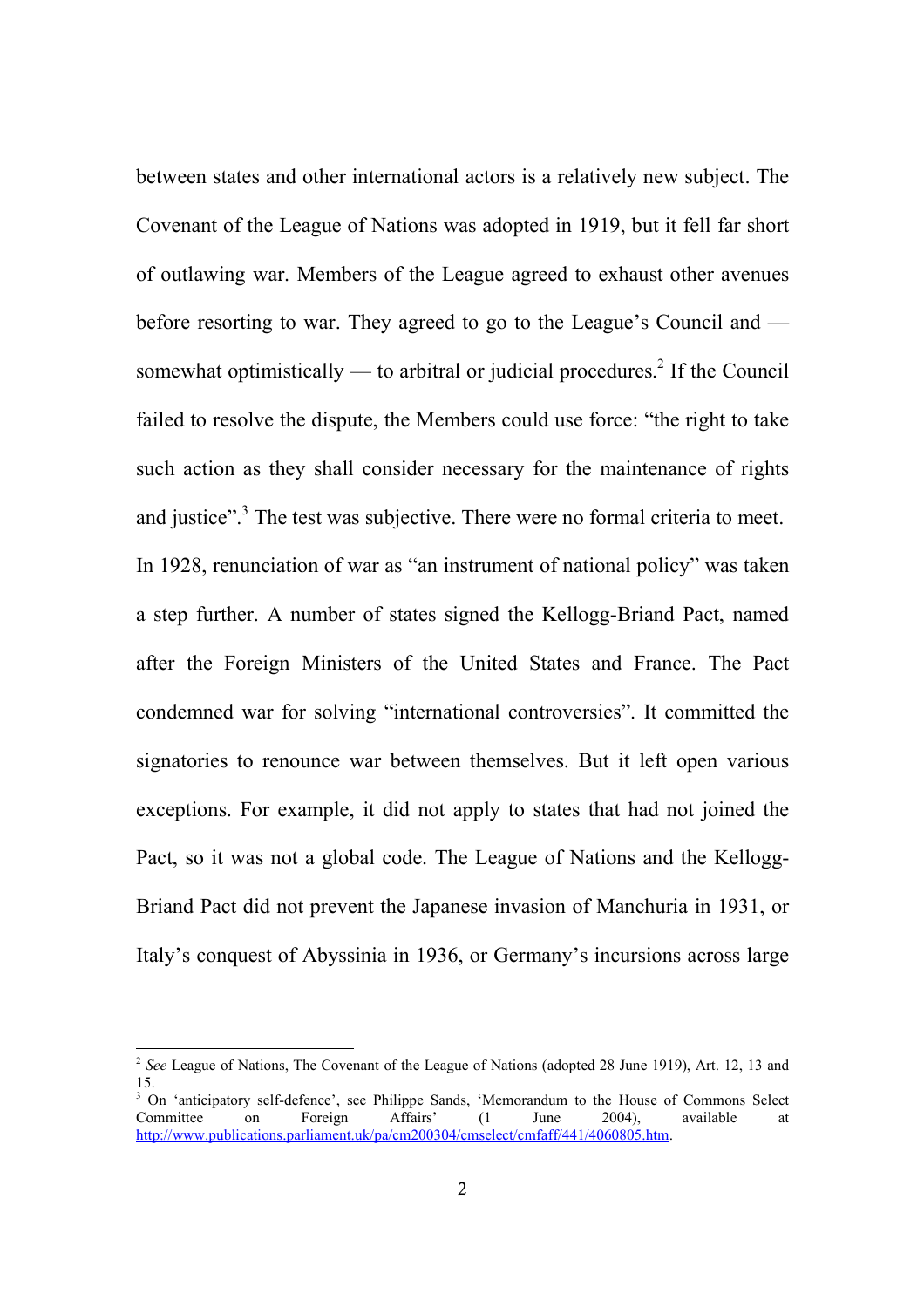parts of Europe, or Russia's attacks on Finland in 1939. It could not prevent World War II, although that terrible conflict re-ignited idealist spirits.

In August 1941, before the Japanese attack on Pearl Harbour, Franklin Roosevelt and Winston Churchill adopted an Atlantic Charter, in which they expressed their belief "that all of the nations of the world, for realistic as well as spiritual reasons must come to the abandonment of the use of force". The Atlantic Charter argued for the disarmament of nations threatening aggression beyond their frontiers, pending the establishment of "a wider and permanent system of general security".<sup>4</sup> Three months later, on 7 December 1941, came the attack on Pearl Harbour. The project was put on hold, but not ended. The aspiration of limiting the circumstances in which force could be used became a central part of the Charter of the United Nations adopted in San Francisco in April 1945.

In the midst of war, the Atlantic Charter was a visionary document. The maintenance of international peace and security and the suppression of acts of aggression or other breaches of the peace are the basic purposes for which the United Nations was established. Britain and the US joined with fortyfive other countries to outlaw the use of force, except under the most limited of conditions. Article 2(4) of the UN Charter declares that "All Members

<sup>4</sup> The Atlantic Charter, Common Principle No. 8 (14 August 1941).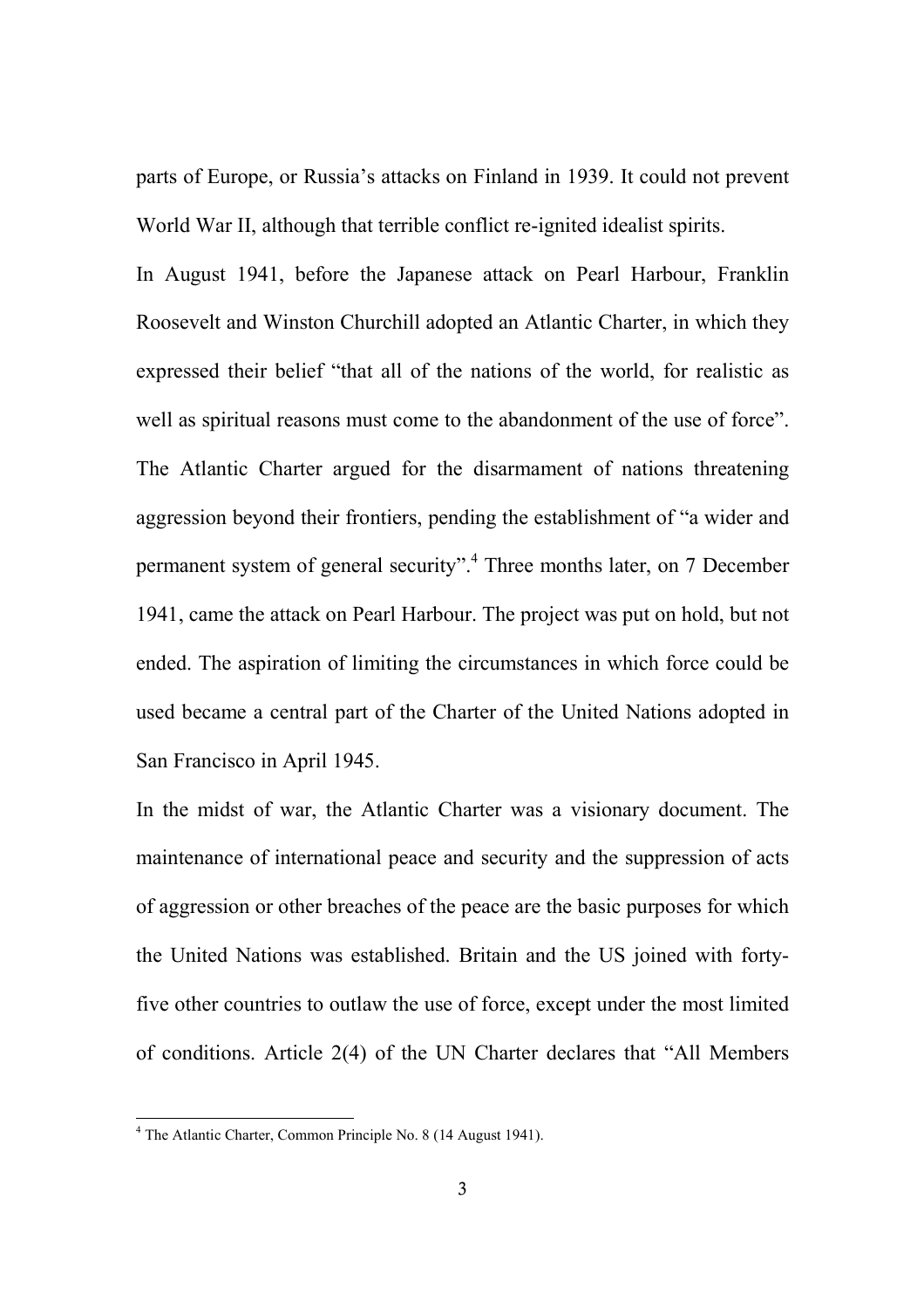shall refrain in their international relations from the threat or use of force against the territorial integrity or political independence of any state, or in any other manner inconsistent with the Purposes of the United Nations".

There are two exceptions. The first is self-defence: Article 51 of the UN Charter states that nothing in the Charter "shall impair the inherent right of individual or collective self-defence if an armed attack occurs against a member of the United Nations". The right is not open-ended. It exists only until such time as the UN Security Council "has taken measures necessary to maintain international peace and security". The compromise language of Article 51 is not free from ambiguity, as more than six decades of practice and volumes of academic commentary make clear. Article 51 has raised many questions. Can self-defence be invoked before an armed attack has taken place? If there is a right of 'anticipatory self-defence', as it is called, can it be invoked where another state acquires — or is in the process of acquiring — weapons of mass destruction?<sup>5</sup> Article 51 of the UN Charter has been described as myopic for its failure to anticipate, let alone address, the rise in surrogate warfare prompted by rogue states and international terrorist organisations.<sup>6</sup> After the events of September  $11<sup>th</sup>$ , the issue of anticipatory defence became even more pressing as President Bush's 2002

<sup>5</sup> *See* Sands, n.3 above.

<sup>6</sup> Thomas Franck, 'Recourse to Force: State Action Against Threats and Armed Attacks' (Cambridge University Press, Cambridge 2002), p. 50.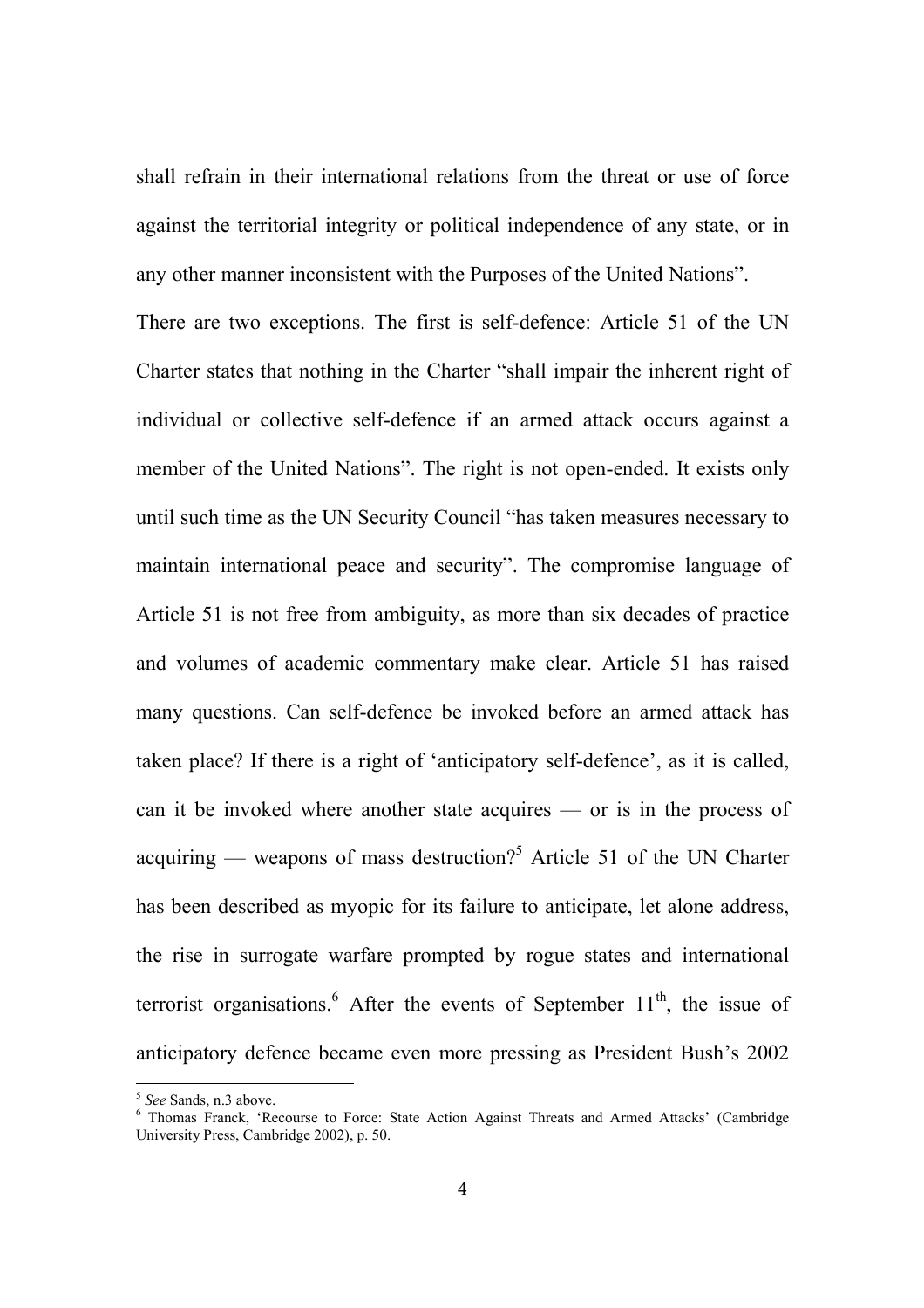National Security Strategy committed the US to act *pre-emptively* to forestall or prevent hostile acts.<sup>7</sup> In March 2004, Tony Blair seemed to give some support to this, affirming the existence of a "duty and a right to prevent the threat materialising" of the proliferation or illegal acquisition of WMD.<sup>8</sup> The Bush doctrine — and Mr Blair's support for it — poses a fundamental threat to the international legal order.

The UN Charter allows for a second exception to the use of force. This is where force has been authorised by the UN Security Council, acting under Chapter VII of the UN Charter. Apart from economic sanctions and other non-military measures available under Article 41 of the Charter, Article 42 allows the Security Council to "take such action by air, sea or land forces as may be necessary to maintain or restore international peace and security". For nearly fifty years, until 1990, the Security Council was prevented from exercising its military powers under Article 42. This was because of Cold War rivalries: the Americans or Soviets would threaten to veto any Security Council resolution that threatened its interests, as they were entitled to do under the UN rules. With the collapse of the Soviet bloc, a reinvigorated Security Council emerged.

<sup>7</sup> United States, 'The National Security Strategy' (September 2002), at p. 15, available at http://georgewbush-whitehouse.archives.gov/nsc/nss/2002/. 8

Tony Blair, Speech in Sedgefield, in The Guardian (5 March 2004), available at http://www.guardian.co.uk/politics/2004/mar/05/iraq.iraq.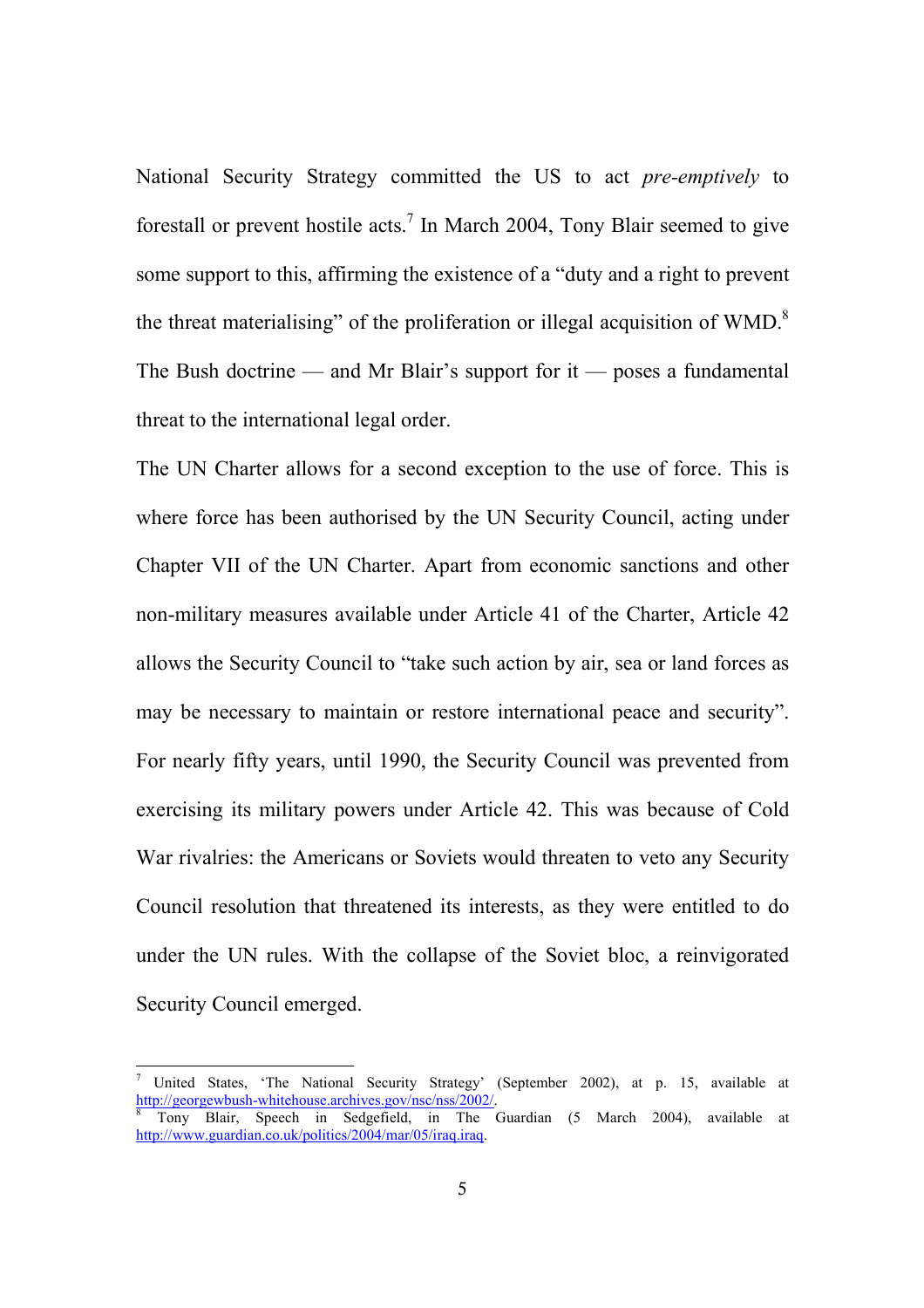The first time the Council acted to authorise the use of force against another State under Chapter VII was on 29 November 1990, when Iraq unlawfully invaded Kuwait.<sup>9</sup> Resolution 678 authorised member States "to use all necessary means" to uphold and implement previous Security Council resolutions and to restore peace and security in the area.<sup>10</sup> Since then, Chapter VII powers have been relied upon quite regularly to authorise different measures, for example in Somalia, the Balkans, Liberia, Sierra Leone, Haiti and East Timor.

There is one other situation in which it is claimed that force may be used even where there is no threat or use of force and the Security Council has not acted. This is where massive violations of fundamental human rights are taking place. The emerging exception is sometimes referred to as "humanitarian intervention", and it is contentious. Developing and smaller countries in particular are fearful that "humanitarian intervention" will be used to justify the use of force when the established rules do not allow. They are right to be concerned until clear criteria have emerged and are accepted by the international community as a whole. In 1988, following Saddam

 $9$  In 1966, Article 42 had provided the basis for the Security Council's authorisation for Britain to use force against tankers discharging oil from Rhodesia.

<sup>10</sup> Resolution 678 does not mention article 42, which has led to different views as to whether that provision was indeed the legal basis on which force was authorised. Although that seems to be the more compelling view, there is some academic support for the view that the Council was acting on the basis of Article 42 and 51 of the Charter: see Bruno Simma, 'The Charter of the United Nations: A Commentary' (1<sup>st</sup> ed. Routledge & Keegan Paul, London 1995), p. 635.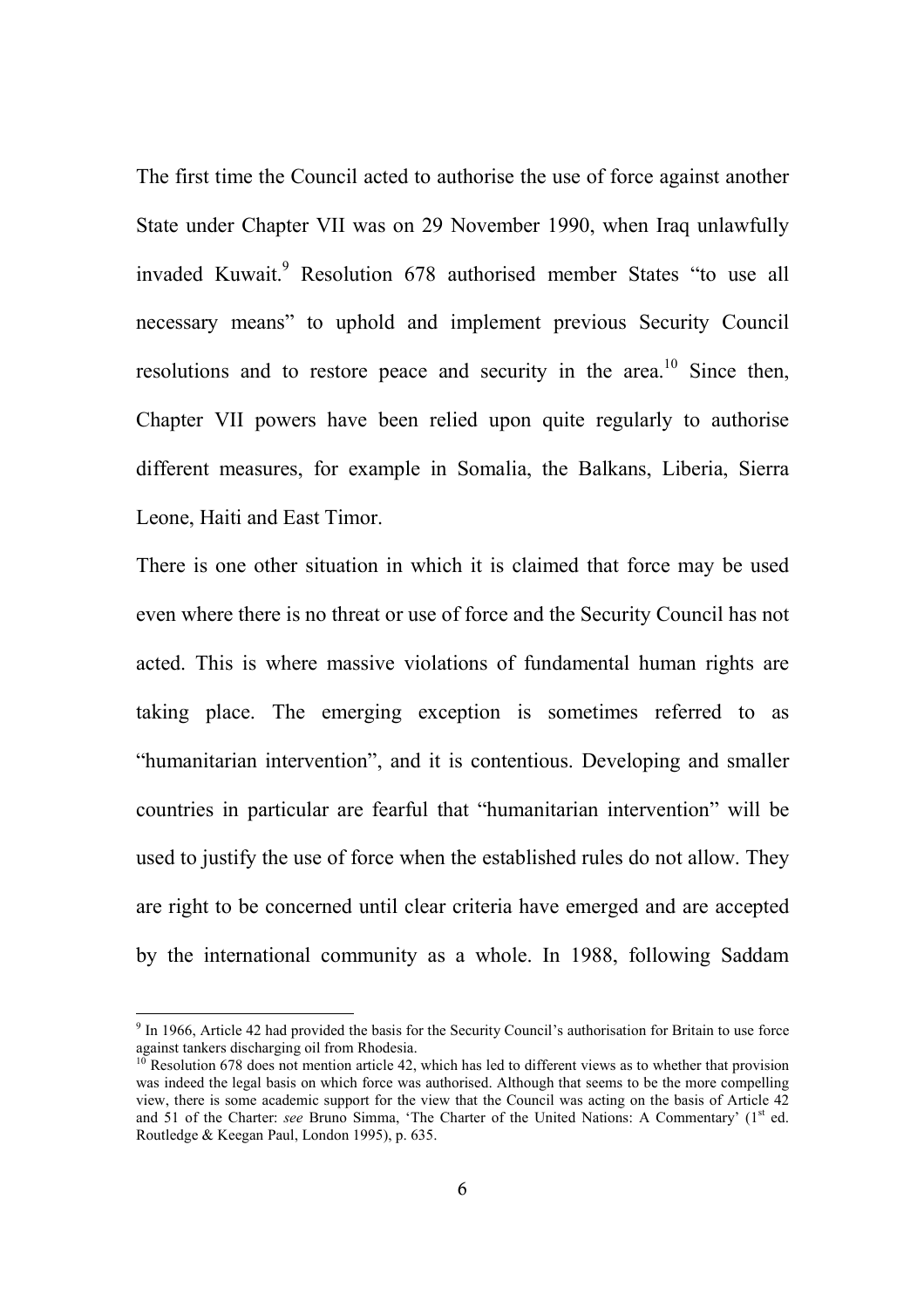Hussein's use of chemical weapons in Halabja, there were some calls for international intervention, but these were not acted upon, presumably because Iraq's government was, at that time, a US ally. There was some shift in international practice in the 1990s to protect the rights of the Kurdish minority in northern Iraq in 1991 who were threatened and killed by Hussein after the Gulf War. Calls for international intervention were stepped up after the gross failure to intervene to prevent genocide and other atrocities in the break-up of the former Socialist Federal Republic of Yugoslavia (in 1991), and the genocide in Rwanda, in 1994. The law evolves with changing values, and as human rights considerations become entrenched, they will influence the law in this area. The 1999, war in Kosovo was justified by some on this basis when NATO acted unilaterally, without authorisation by the Security Council. A majority of the Council's members supported the arguments put forward by the Dutch Ambassador that States could not "sit back and simply let the humanitarian catastrophe occur" just because one or two permanent members of the Security Council were following a rigid and limited interpretation of the UN Charter.<sup>11</sup> But that view was not universal: Russia condemned the argument as being "in no way based on the Charter or

<sup>&</sup>lt;sup>11</sup> Quoted in Franck, n.6 above, at p. 167.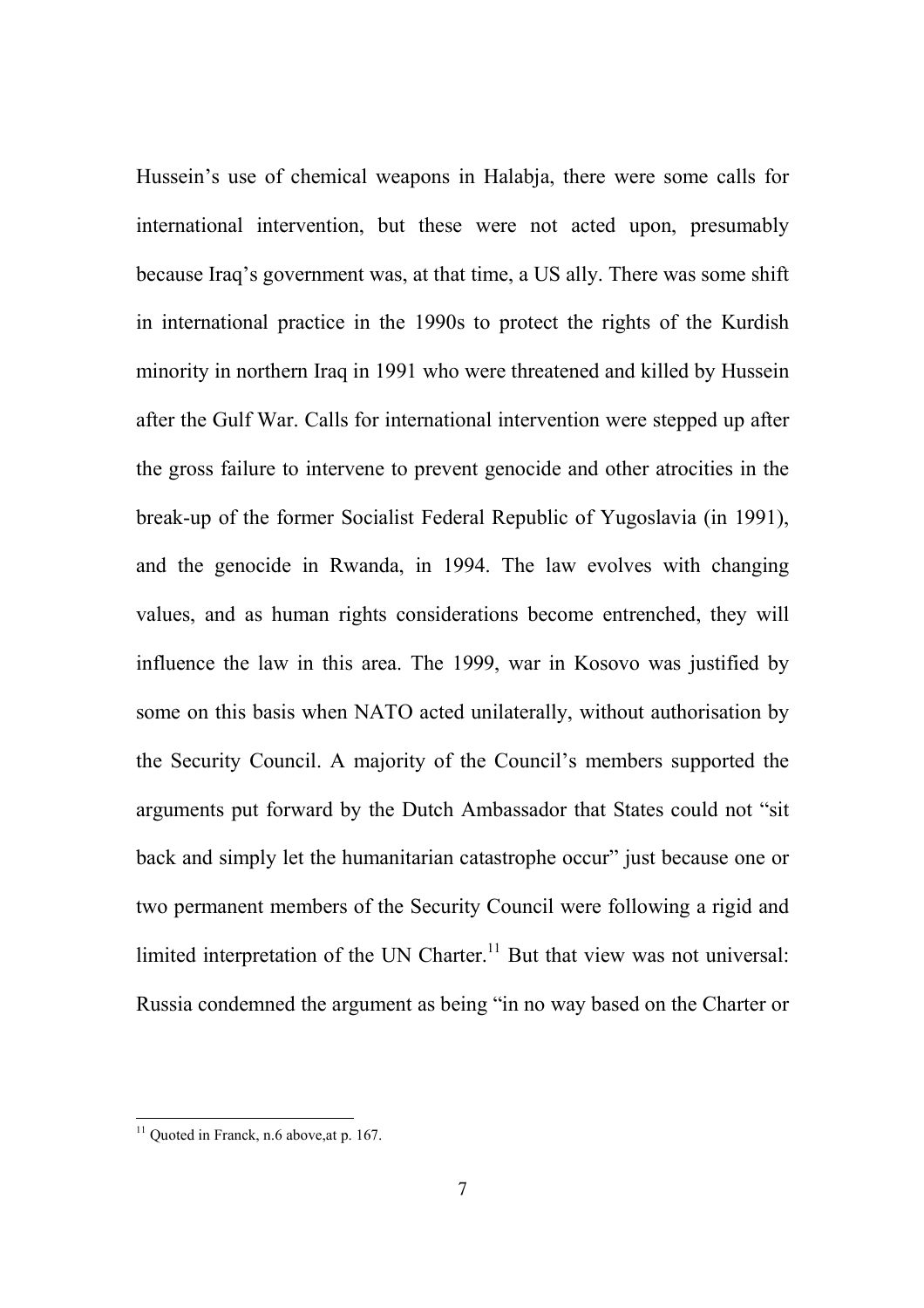other generally recognised rules of international law".<sup>12</sup> Humanitarian intervention prompted Tony Blair into one of his earliest forays on the need to reform international law: in the summer of 1999, after Kosovo, in a speech in Chicago he proposed a doctrine of "international community" to protect human rights.

\* \* \*

That is the background, in brief, against which the use of force against Iraq falls to be considered. It raises serious questions about the extent to which international law can ever really limit the use of force by states. There have been countless examples of force being used in the sixty years since the UN Charter was adopted, so I am under no illusions. But it is noteworthy that when states do use force, they invariably try to find a justification in law. That happened in relation to Iraq in 2003, as we all know; the subject of the legality has been a major public issue since the million person February march in London, and it has not died down in the period since. Quite the contrary. If nothing else, there is broad acceptance today that the use of force is subject to legal constraints: since the UN Charter was adopted, it can no longer be argued that the use of force is beyond the rules of international law. That is what caused the government to make a parliamentary statement

<sup>12</sup> *Ibid*., pp. 167-8.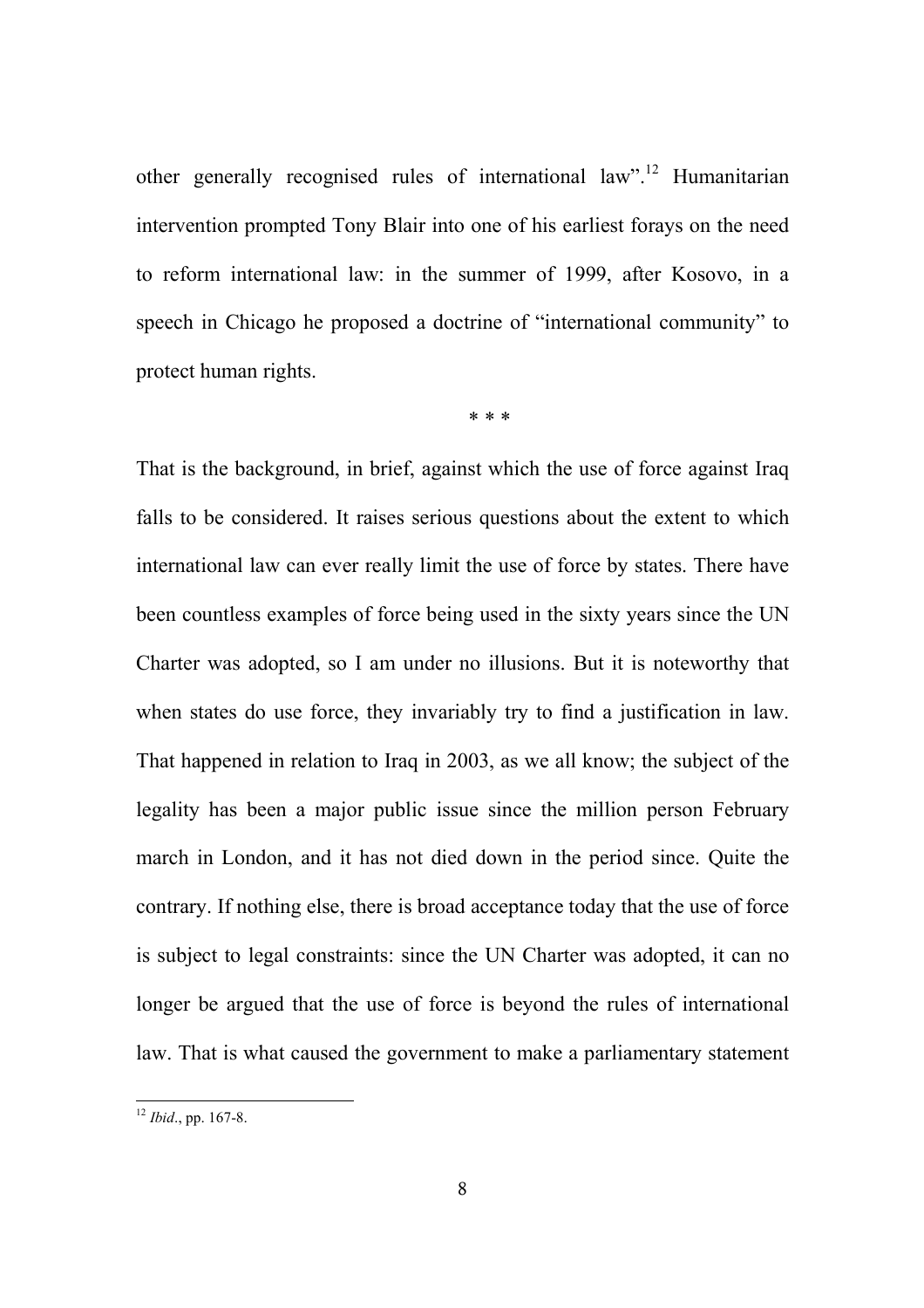on 17 March 2003, by way of a short written answer by Attorney General Lord Goldsmith in response to a Parliamentary question, asserting that the war was unambiguously lawful. That statement, it is now clear, was wrong. Just ten days before that parliamentary answer was given, on 7 March 2003, I had joined fourteen other legal academics in writing a letter to the Prime Minister. We expressed our view that:

"On the basis of the information publicly available, there is no justification under international law for the use of military force against Iraq. [ . . . ] Neither security council resolution 1441 nor any prior resolution authorises the proposed use of force in the present circumstances. Before military action can lawfully be undertaken against Iraq, the Security Council must have indicated its clearly expressed assent. It has not yet done so."<sup>13</sup>

 The letter was published in the Guardian newspaper on 7 March 2003. We are still waiting for a reply from Mr Blair! We didn't know that, on the very same day, he'd received a note from Lord Goldsmith setting out a markedly different opinion than the view set out in the Parliamentary answer: that whilst an argument for legality could be made, it was more likely than not that a court would conclude that the war was unlawful. As my colleague

<sup>13</sup> Ulf Bernitz et al, 'War would be illegal', in The Guardian (7 March 2003), available at http://www.guardian.co.uk/politics/2003/mar/07/highereducation.iraq.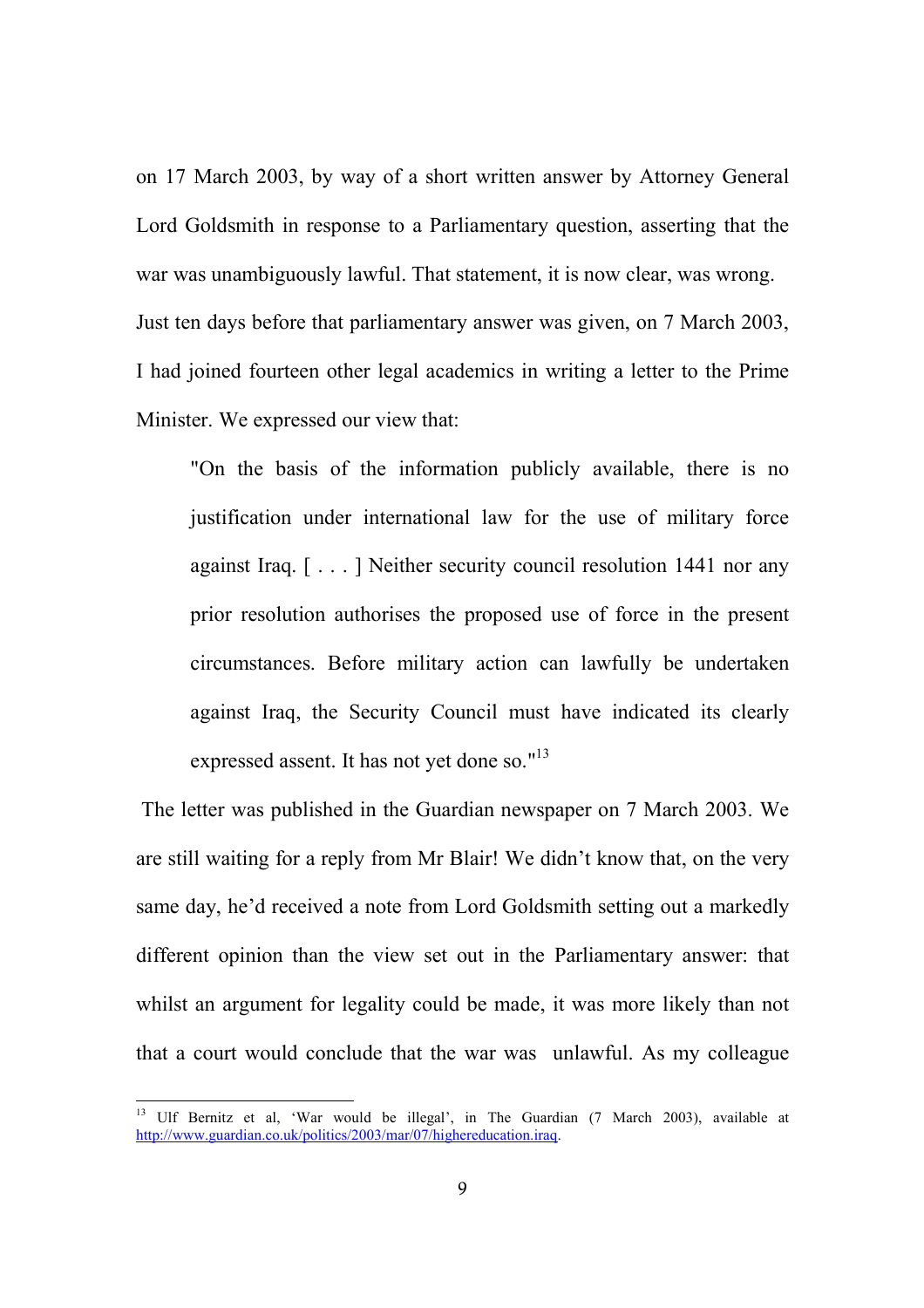Rabinder Singh QC has put it, in setting out the prospects of success, the opinion of 7 March 2003 does not reach the threshold necessary to obtain legal aid if one were taking a case against the government. I only learnt about the existence of Lord Goldsmith's secret memorandum of 7 March 2003 a year and a half later, in the autumn of 2004, whilst researching my book *Lawless World*. When the book came out in February 2005, it revealed the existence of Lord Goldsmith's secret advice to the Prime Minister and the details of the resignation letter of FCO deputy legal adviser Elizabeth Wilmshurst, noting that Lord Goldsmith had changed his mind "again" – i.e. more than once. Ms Wilmshurst wrote that she could not

"in conscience go along with advice … which asserts the legitimacy of military action without such a resolution, particularly since an unlawful use of force on such a scale amounts to the crime of aggression … in circumstances which are so detrimental to the international order and the rule of law".

I've sometimes wondered about a counterfactual: what if the full text of Lord Goldsmith's secret advice had never emerged? We would not have known about the full extent of his abrupt change of direction, or begin to know the circumstances of its occurrence. We know that information begets more information. A couple of months after my account, in the midst of the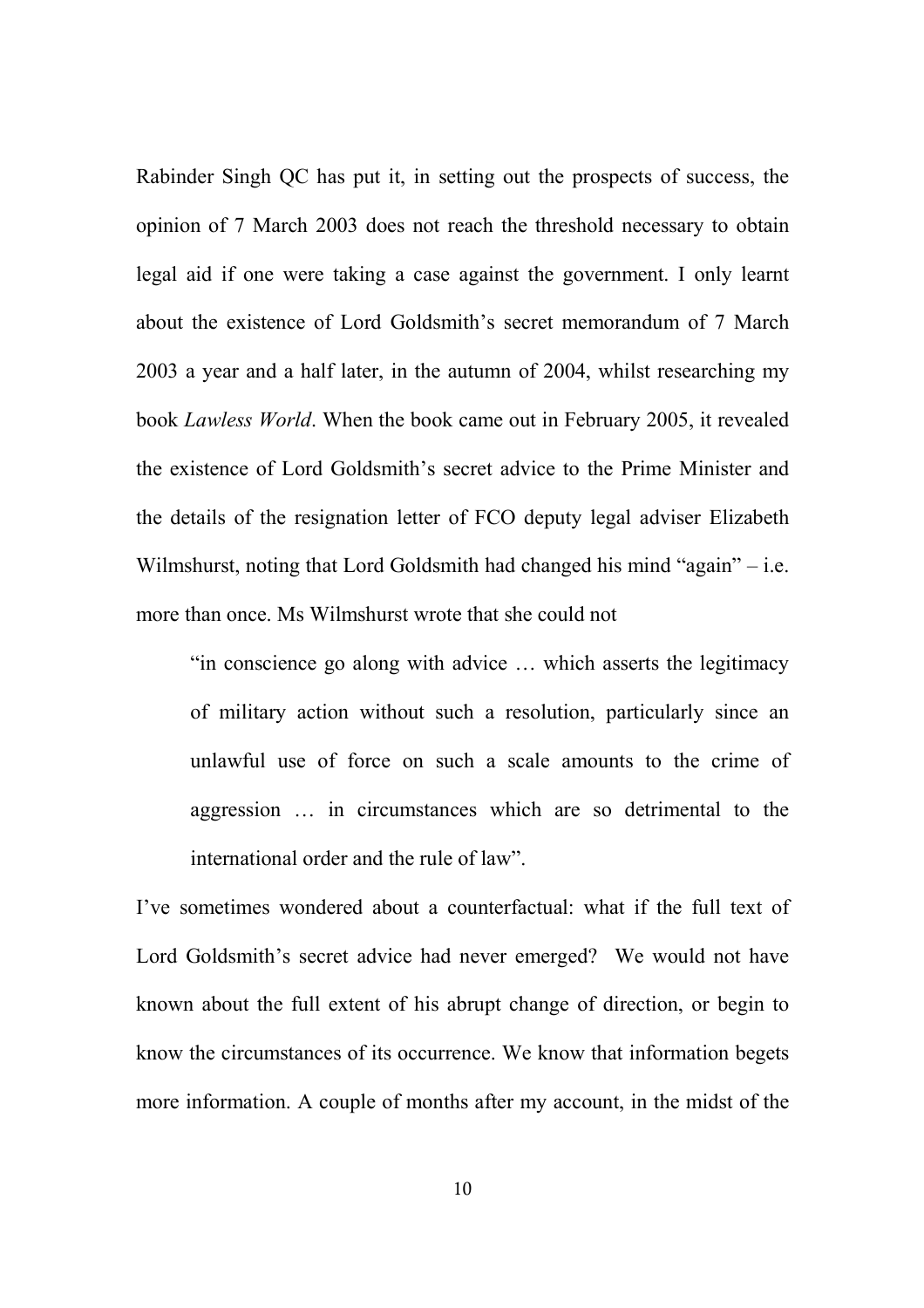2005 general election campaign, Tony Blair published the full text of the Goldsmith advice. He did so when confronted by Jon Snow, the Channel 4 News presenter, at a press conference during which Snow claimed to have the advice. In fact, Snow only had a couple of pages - paragraphs 26 to 31 of the 13 page, 36 paragraph advice. The publication of the full advice was a dramatic moment because it made crystal clear the disconnect between the private advice of 7 March 2003 and the public statement of 17 March 2003. It also underscored the fact that the Prime Minister had not been accurate in stating that the Attorney General had given "clear" advice, and had been "consistent" in his approach. The lack of candour has only served to fuel speculation as to what exactly happened between the 7 and 17 March 2003, and also what occurred in the period before 7 March 2003.

In the years that followed, the subject of the legality of the war continued to attract considerable attention, but the government resisted all calls for a full inquiry until such time as British troops had left Iraq. Then in June 2009, Prime Minister Gordon Brown finally announced a long-awaited inquiry into Britain's involvement in the 2003 Iraq war, to coincide with the departure of British troops from the country. The inquiry would be chaired by a retired senior civil servant, Sir John Chilcot – a "safe pair of hands," the *Guardian*  has called him—and would work behind closed doors under arrangements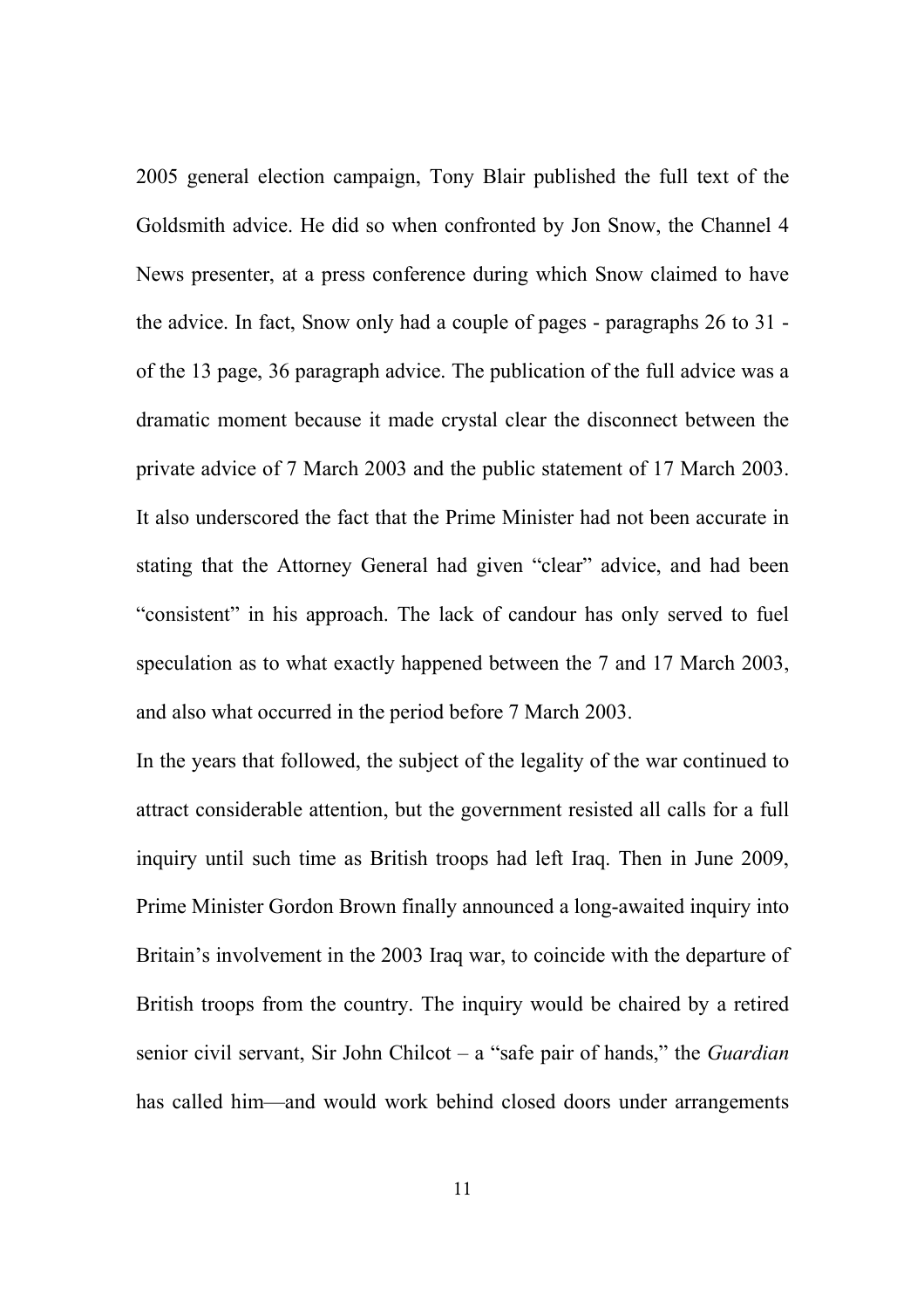designed to minimize public disclosure of the underlying documents, many of which were classified as "Secret." Sir John summarized the inquiry's mandate as considering "the UK's involvement in Iraq, including the way decisions were made and actions taken, to establish, as accurately as possible, what happened and to identify the lessons that can be learned."

At its launch on 30 July 2009, expectations of the inquiry were - to put it generously - low. The carefully chosen composition of the five-member panel did not lead to a quickening of public interest. One member, the historian Sir Martin Gilbert, had previously suggested that Tony Blair and George W. Bush might eventually bear comparison with Winston Churchill and FDR. Another, the academic Sir Lawrence Freedman, contributed to the preparation of the 1999 Chicago speech in which Tony Blair gave vent to the emotional and ahistorical interventionist instincts that led this country into Iraq. None of the five has any legal background or qualification, as the examination of witnesses has shown: - think Gilbert and Sullivan rather than Old Bailey. The only member to demonstrate consistent forensic ability and mastery of the evidence is Sir Roderic Lyne, a retired diplomat. Most of the key witnesses, particularly the lawyers, politicians, and diplomats, have been adept at swatting away questions. More significantly, the inquiry has been undermined by its inability to refer publicly to documents that it has seen –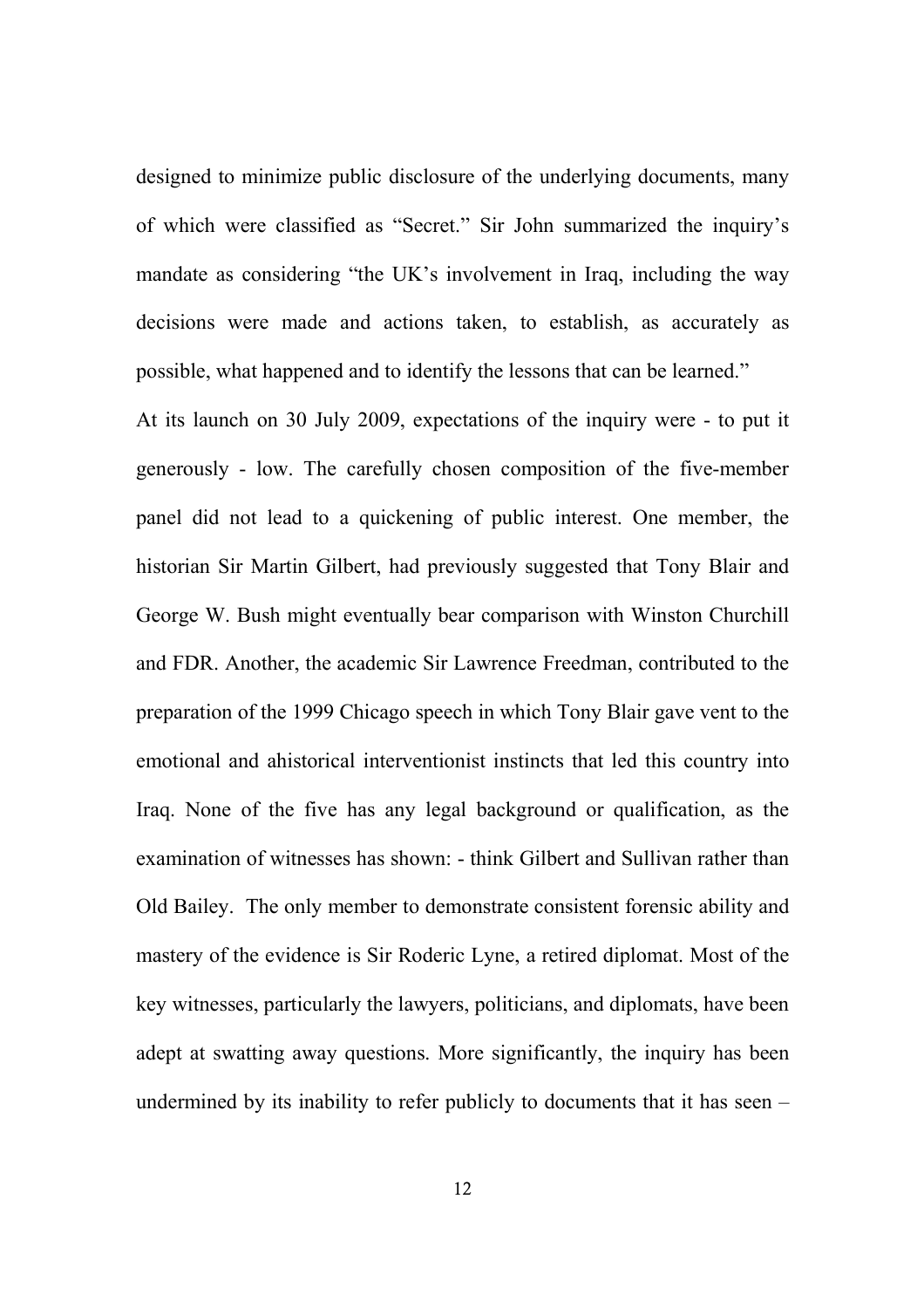and that in some instances I have seen - and that contradict or undermine witness testimony. It did not seem that its final report, now not expected before early in the new year, would be revelatory or forceful. Expectations are low, but it is right to keep an open mind.

That is because skeptical public and media interest and political pressures have combined to force greater openness than Gordon Brown intended. Many - but not all - of the hearings have been public and broadcast on TV and the Internet, and for some appearances – those of Messrs. Blair and Brown's in particular - there has been widespread media attention. And some previously classified documents have been made public by the inquiry, not least in relation to the legal issues. These include a damning one-page minute dated January 30, 2003, from Lord Goldsmith to Tony Blair. The document ends with the words "I have not copied this minute further," and it says much about our former Prime Minister's *modus operandi*, of the tragic weakness of his Attorney General, and the extent to which the British Parliament, Cabinet, and people – including people in this room - were misled by these two men. The document includes brief, handwritten reactions that are particularly telling. Nothing beats raw material in black and white. We will return to it shortly.

In spite of the limitations imposed upon it, the Chilcot Inquiry has succeeded

13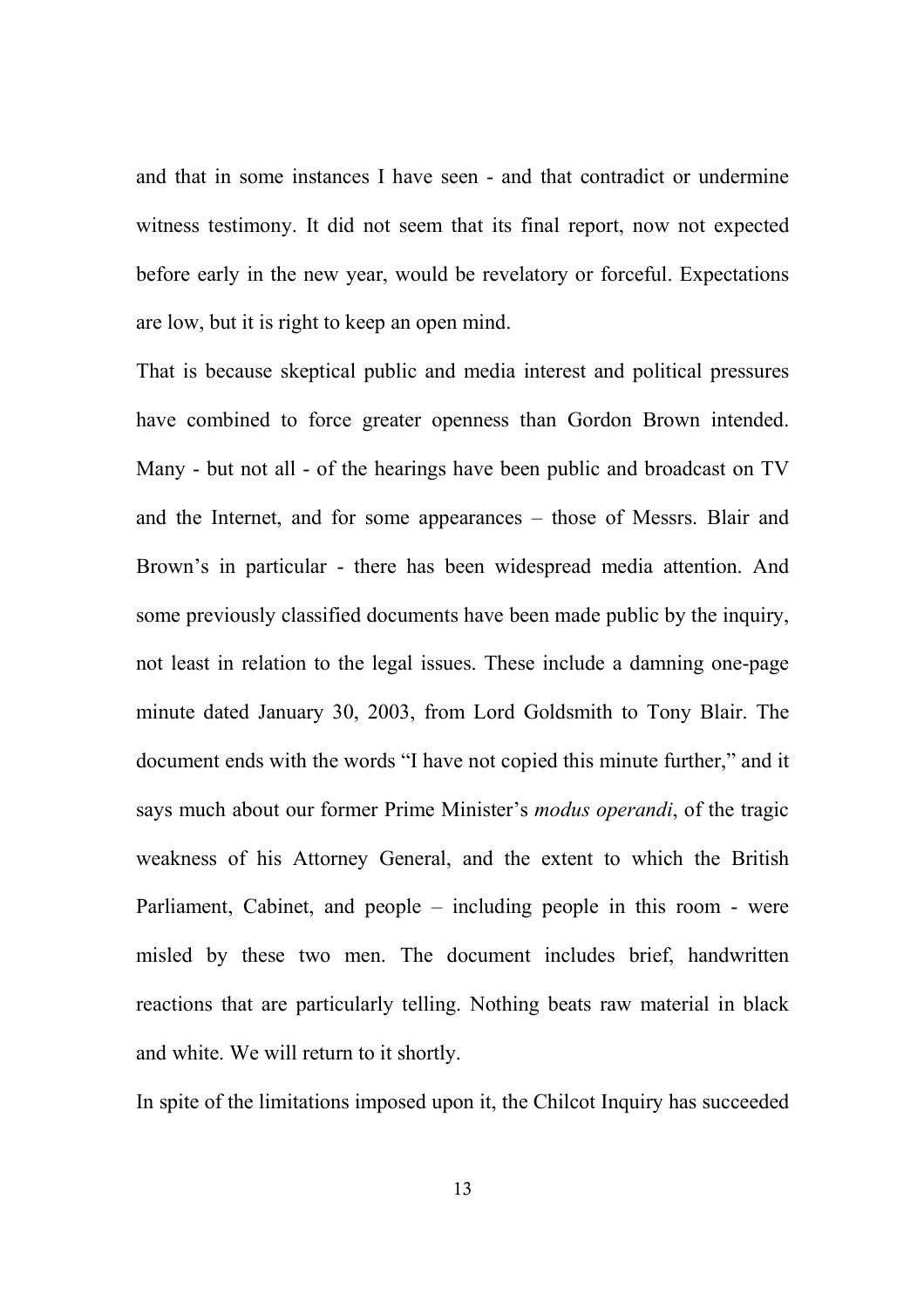in teasing out some new information, filling out if not completing a picture the broad lines of which were well known before it commenced. The general conclusions are inevitable and unsurprising: Mr Blair gave President Bush an early commitment of support without extracting anything much in return or developing a basis for leverage; he needed to justify his desire to remove Saddam by overstating the very limited and not probative evidence of Saddam's alleged activity concerning WMDs, and then manipulated its public presentation; he persuaded President Bush to go down the UN route, but in so doing he badly undermined his own position by agreeing to a Security Council resolution that his own Attorney General told him was an inadequate basis for war; and then he failed to live up to his own expectations of his ability to persuade the Security Council to vote for a second resolution.

As all this was proceeding, and after the invasion took place, Blair failed to intervene in order to remedy the badly conceived and managed post-conflict situation. Against this background, Blair's refusal during his public appearance at the inquiry to express any regret whatever for his actions defined a rare, memorable moment. So surprised did Sir John Chilcot seem that at the end of the session, he twice offered Blair an opportunity to express some regret. To the allegations of incompetence, deception, and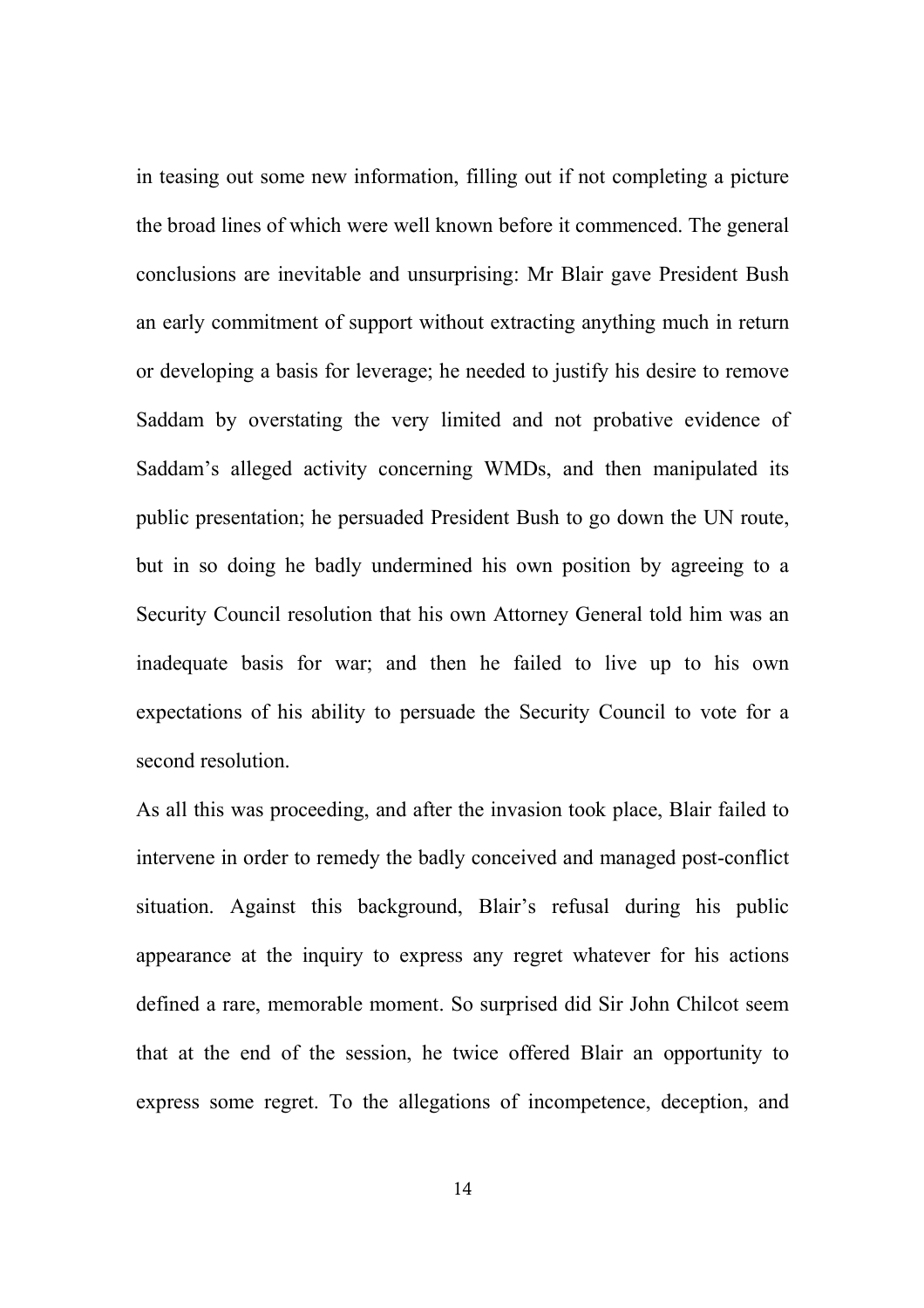criminality there are now added the charges of hubris and bad form.

\* \* \*

A question that runs through the narrative concerns the legality of a war that was not (and could not be) justified on the grounds of self-defense. Mr Blair only sought to justify the war on the grounds that it had been authorized by the Security Council. On March 17, 2003, in his answer to a parliamentary question on the legal authority for war, Lord Goldsmith seemed to be saying to the Cabinet, Parliament and the public that military force was unambiguously lawful.

The 337 words were, we now know, an advocacy document for which Lord Goldsmith required the assistance of no fewer than nine lawyers and senior civil servants. It had the great merit of simplicity: according to the parliamentary answer, Security Council Resolution 678 authorized the 1990 Iraq intervention and was "revived" as a result of Saddam's "material breach" of the terms of the subsequent ceasefire. At the heart of the argument is Resolution 1441, adopted unanimously by the Security Council in November 2002. According to Lord Goldsmith, Resolution 1441 gave Iraq "a final opportunity to comply with its disarmament obligations" and determined that a failure to so comply and cooperate would constitute a further material breach of those obligations. "It is plain," wrote Lord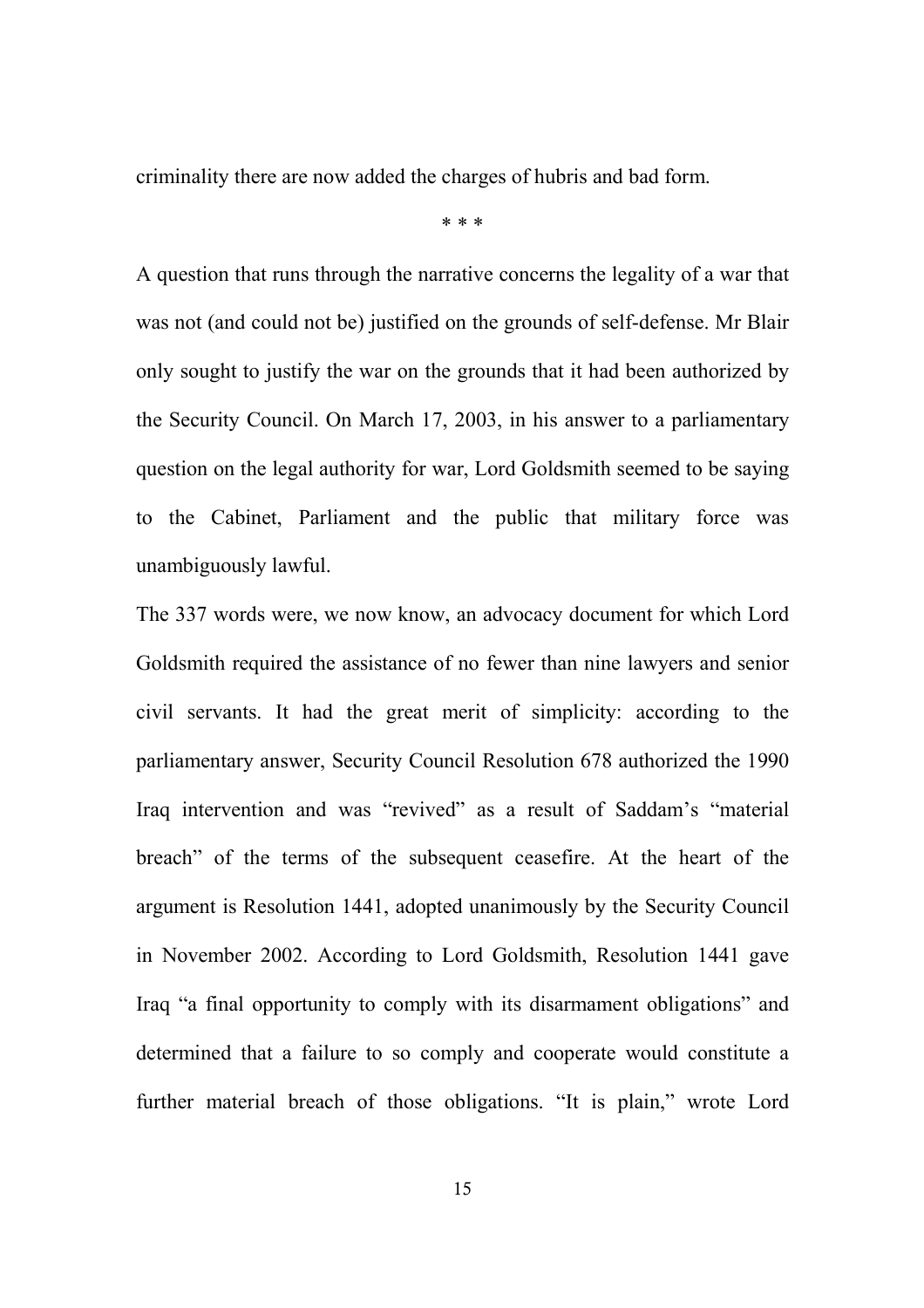Goldsmith, "that Iraq has failed so to comply," thus giving rise to a material breach and the revival of the original authority to use force. But plain to whom?

Lord Goldsmith's parliamentary answer simply skated over the crucial question: Who decides whether Iraq is in material breach, is it the Security Council or can one or more individual members such as the US or the UK so decide? It is virtually impossible to find any seasoned international lawyer in Britain who agrees with Lord Goldsmith's conclusion in the answer to the Parliamentary question that the Security Council did not have to make this decision in the form of a new resolution or by other means. It is now clear that, until shortly before he put his name to the 337-word statement, he didn't agree with it either.

As I have noted, even before the Chilcot inquiry, it was known that the Attorney General had changed his mind just days before the war. His 7 March 2003 secret advice concluded that although a "revival" argument could be made, it would probably not be successful if it were to reach a court of law. It seems that he recognised that the better view was that the war was unlawful. The full memo was not put before the Cabinet, which, like Parliament, had no inkling about the Attorney General's serious doubts. The inquiry has teased out that Foreign Secretary Jack Straw talked Goldsmith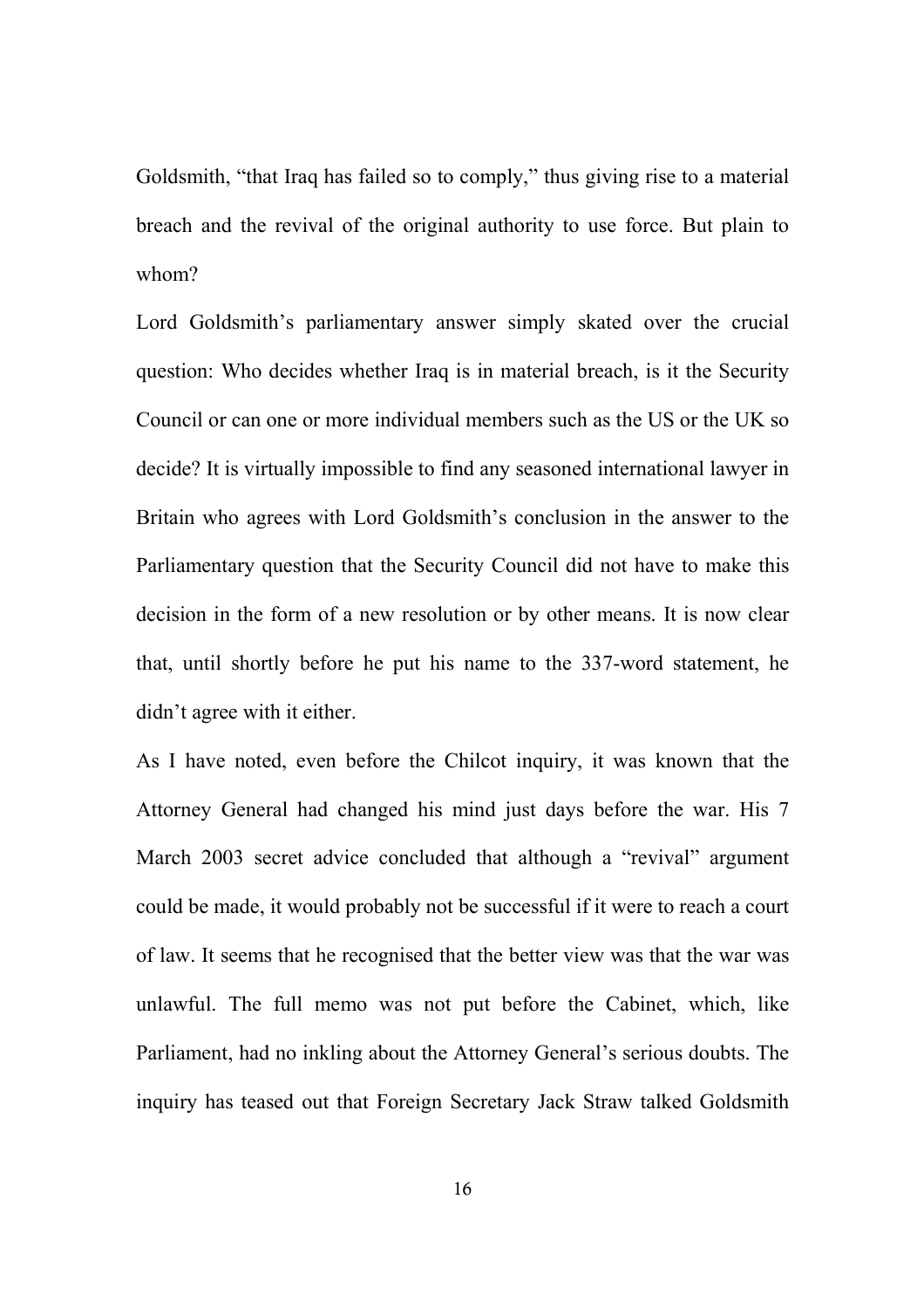out of sharing his doubts with the Cabinet, reflecting both men's lack of backbone and their willingness to mislead.<sup>14</sup> Nor was the Cabinet aware of the decisive role played by senior Bush administration lawyers in contributing to Lord Goldsmith's change of mind. "We had trouble with your attorney," the legal adviser to Condoleezza Rice—John Bellinger later told a visiting British official, "we got him there eventually."<sup>15</sup> Nor did the Cabinet learn of the terms of the resignation letter of the deputy legal adviser at the Foreign Office, Elizabeth Wilmshurst, that elegantly referred to Lord Goldsmith's late change of mind without revealing details.

Lawyers are of course entitled to change their minds, and frequently do. New facts emerge, or new legal arguments come to the fore. Between March 7 and March 17, 2003, there were, however, no new facts and no new legal arguments on which Lord Goldsmith could rely. In the intervening seven years, he has not been able to provide a convincing explanation for his change of position to rebut the obvious inference that he succumbed to political pressures. When Lord Goldsmith appeared before the Chilcot inquiry on January 27, 2010, he was under pressure to explain. His silky performance did not dispel the doubts. He confirmed that his change of mind

<sup>&</sup>lt;sup>14</sup> Simon McDonald, 'Iraq: Meeting with the Attorney General' (17 March 2003), available at http://www.iraqinquiry.org.uk/media/43523/doc\_2010\_01\_26\_11\_06\_14\_637.pdf.

<sup>&</sup>lt;sup>15</sup> Philippe Sands, 'Lawless World: America and the Making and Breaking of Global Rules', (Allen Lane, London 2005).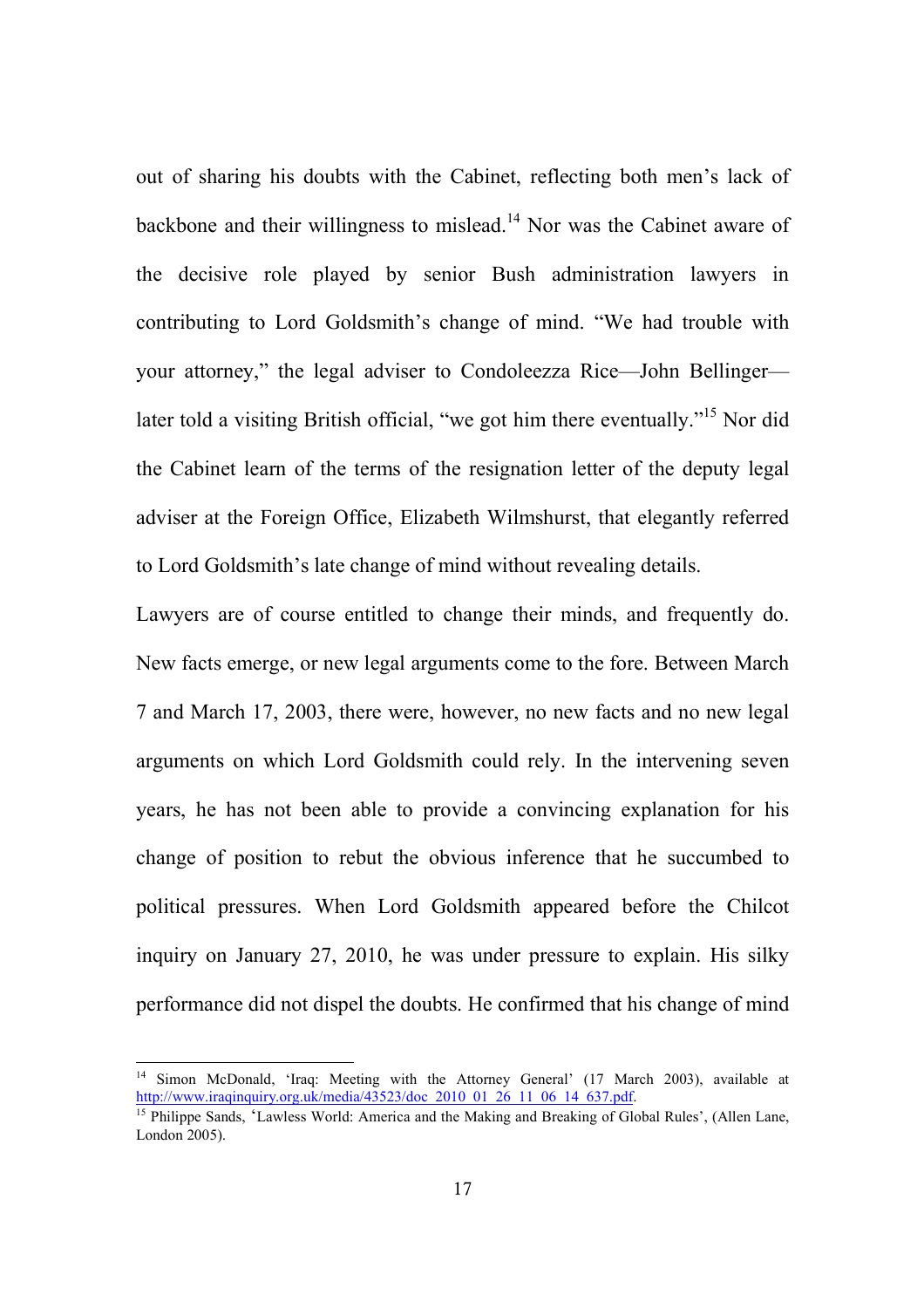was largely due to the persuasive arguments of senior Bush administration lawyers, with whom he had met in early February 2003. Tantalizingly, during his appearance, new information did emerge about the views he had expressed in writing *before* March 7, 2003. This suggested that the inquiry had before it other documents that were not publicly available. Without being able to refer to the documents, his inquisitors were barely able to lay a glove on the former attorney general.

Then, in May 2010, Labour lost the general election and the new government came into office. This appears to have contributed to a decision to declassify documents for which the inquiry, as the Cabinet secretary put it, had waited for "some time."<sup>16</sup> On June 25, around its first anniversary, the Inquiry quietly published a set of documents that laid bare the clear and consistent legal advice that Lord Goldsmith gave to Tony Blair at key moments, from July 2002 right up to February 12, 2003. The documents paint a devastating picture, principally (but not only) emphasizing the Attorney General's sudden, late, and total change of direction. Following a year of consistent advice, he made a 180-degree turn in the space of a month.

The documents describe an unhappy trail. On 30 July 2002, Lord Goldsmith

<sup>&</sup>lt;sup>16</sup> Gus O'Donnell, Letter to Sir John Chilcot regarding declassification of draft legal advice (25 June 2010), available at http://www.iraginguiry.org.uk/media/46469/ODonnell-to-Chilcot-re-declassificationat http://www.iraqinquiry.org.uk/media/46469/ODonnell-to-Chilcot-re-declassification-250610.pdf.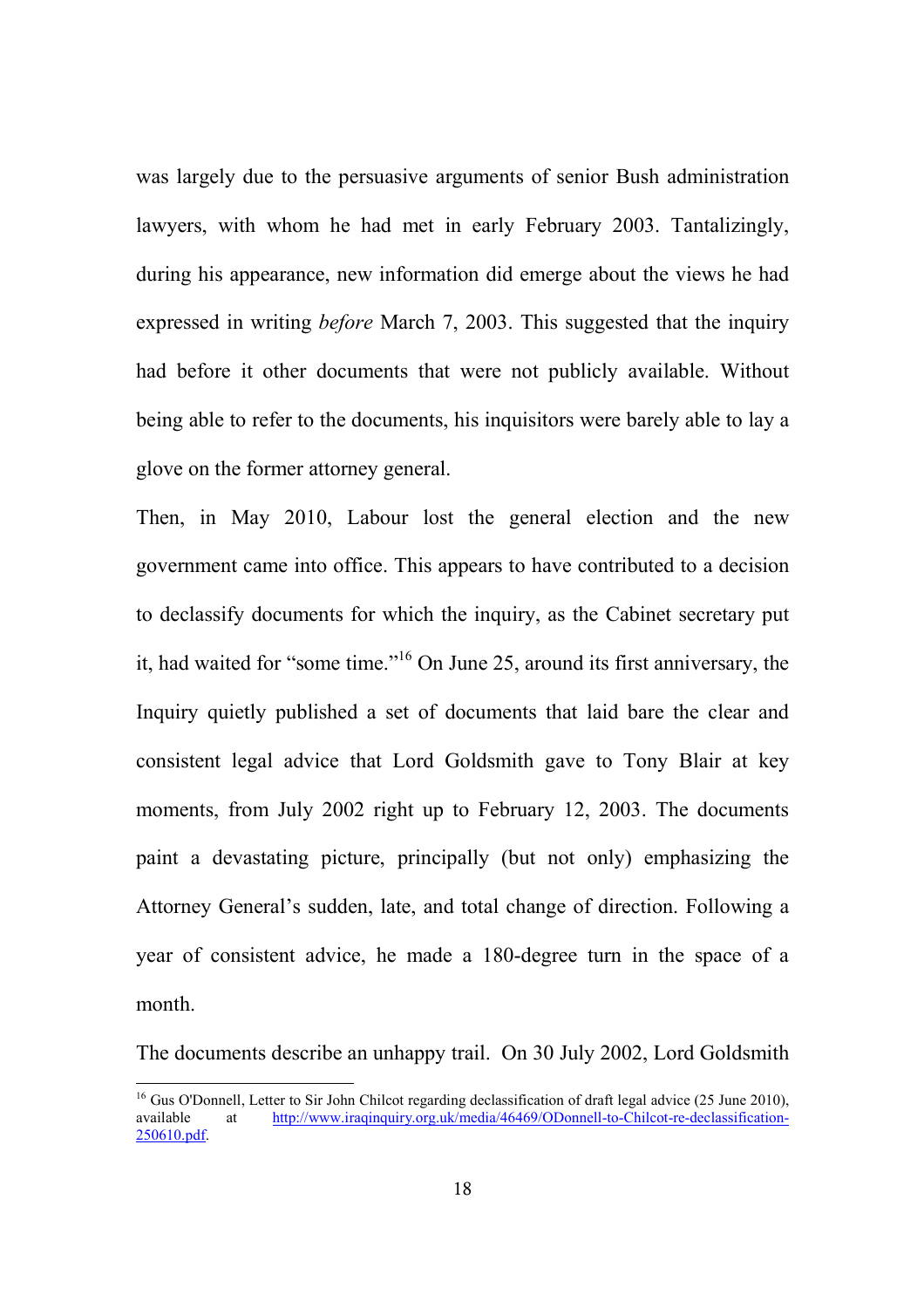wrote the prime minister that self-defense and humanitarian intervention were not admissible, and that military action without explicit Security Council authorization would be "highly debatable."<sup>17</sup> On 18 October 2002, he told Straw that the draft of Security Council Resolution 1441 "did not provide legal authorization for the use of force," and that the British government must not "promise the US government that it can do things which the Attorney considers to be unlawful."<sup>18</sup> On 11 November 2002, immediately after Resolution 1441 was adopted, he told Jonathan Powell (Blair's chief of staff) that "he was not at all optimistic" that there would be "a sound legal basis for the use of force against Iraq."<sup>19</sup> At a Downing Street meeting on 19 December 2002, Goldsmith declined to tell those present that they would have a green light for war without a further resolution.<sup>20</sup> On 14 January 2003, he wrote a draft memo that concluded unambiguously that "resolution 1441 does not revive the authorisation to use of force contained in resolution 678 in the absence of a further decision of the Security

<sup>&</sup>lt;sup>17</sup> Lord Goldsmith, Letter to Prime Minister Tony Blair regarding Iraq (30 July 2002), p. 3 at 13, available at http://www.iraqinquiry.org.uk/media/46499/Goldsmith-note-to-PM-30July2002.pdf.

<sup>&</sup>lt;sup>18</sup> David Brummel, Record of Attorney General's conversation with the Foreign Secretary on 18 October (11 November 2002), p. 1 at 4, available at http://www.iraqinquiry.org.uk/media/46478/AGO-note-of-Goldsmith-Straw-telecon-18October2002.pdf.

<sup>&</sup>lt;sup>19</sup> David Brummel, Note of telephone conversation between the Attorney General and Jonathan Powell on 11 November 2002 (11 November 2002) p. 1 at 2, available at http://www.iraqinquiry.org.uk/media/46475/AGO-note-of-Goldsmith-Powell-telecon-11November2002.pdf.

<sup>&</sup>lt;sup>20</sup> See David Brummel, Note of meeting at No. 10 Downing Street on 19 December 2002 (19 December 2002) 2002), available at http://www.iraqinquiry.org.uk/media/46472/AGO-note-of-Goldsmith-No10-meeting-19December2002.pdf.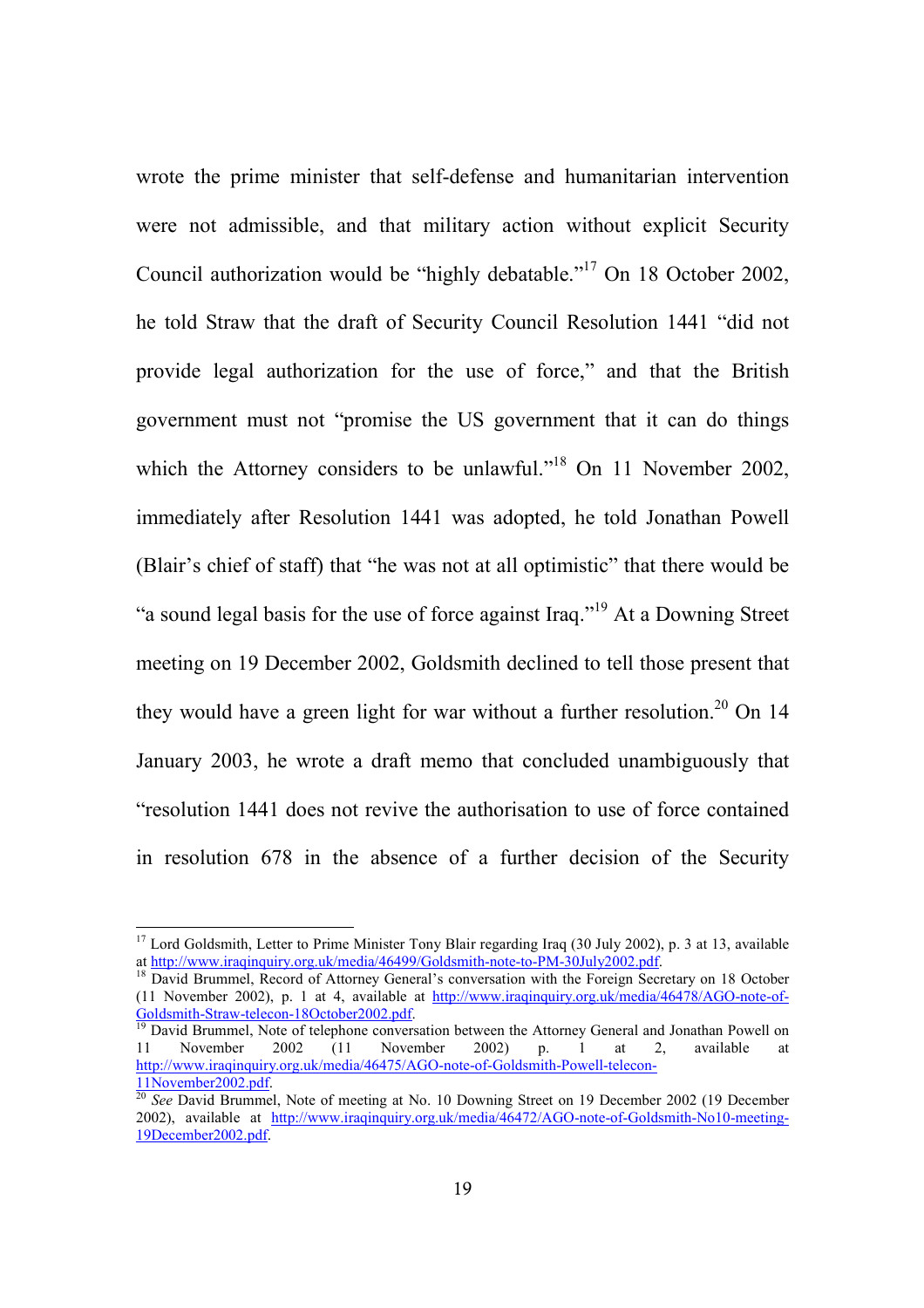Council."<sup>21</sup> These words directly contradict what he would later tell the Cabinet and Parliament.

Which brings us to the most devastating document, Goldsmith's 30 January 2003, one-pager to Blair, written the day before Blair's meeting with President Bush at the White House. **[YOU CAN SEE IT ON THE SCREEN**] NOW, AND COPIES ARE ON YOUR SEATS] Lord Goldsmith explained that "I thought you might wish to know where I stand on the question of whether a further decision of the Security Council is legally required in order to authorise the use of force against Iraq." His conclusion? "I remain of the view that the correct legal interpretation of resolution 1441 is that it does not authorise the use of military force without a further determination by the Security Council." Clear, unambiguous, and without caveat. The published version of this message, includes some gloriously graphic handwritten reactions of three key players.

In the top left-hand corner, Sir David Manning, Blair's principal foreign policy adviser, notes: "Clear advice from Attorney on need for further Resolution." Alongside, Matthew Rycroft, who served as Blair's private secretary, sounds irritated: "Specifically said we did not need further advice this week" (this seems to confirm claims that Blair did not want a paper trail

<sup>&</sup>lt;sup>21</sup> Lord Goldsmith, Draft legal advice to Prime Minister Tony Blair regarding the interpretation of resolution  $1441$   $(14)$  January  $2003$ , p. 5 at 13 available at resolution 1441 (14 January 2003), p. 5 at 13, available at http://www.iraqinquiry.org.uk/media/46493/Goldsmith-draft-advice-14January2003.pdf.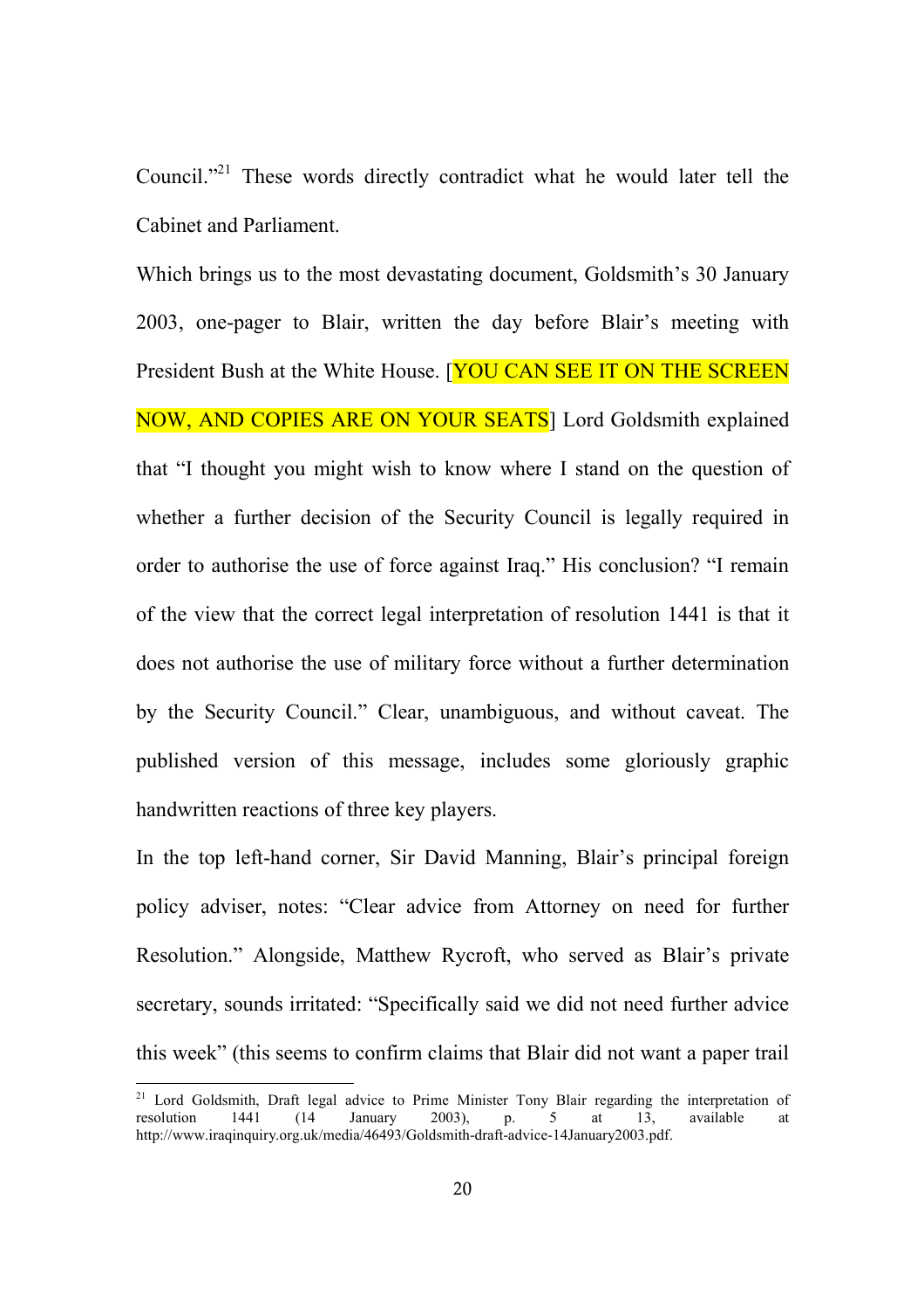of early, unhelpful advice). And on the left-hand side of the minute, with Lord Goldsmith's damning conclusions underlined by the same hand, these scrawled words: "I just don't understand this." The handwriting is Blair's, and it is difficult to see quite what he might have had trouble understanding. Lord Goldsmith's words - consistent with every view he had expressed over the previous six months - admit of no doubt, adopting the views taken by the UK since 1990 by the Foreign Office legal advisers, and by virtually every international lawyer in Britain (if not the world, outside of the US).

What Blair seems to be saying is that he doesn't understand why this wretchedly unhelpful view was reduced to writing at that critical moment. The timing could not have been worse. The next day, on 31 January 2003, Blair met Bush, accompanied by Sir David Manning and Matthew Rycroft. Sir David wrote up a widely reported five-page note of the meeting that is before the inquiry but has not yet been made public in full. Sir David records the President telling Blair that the US would put its full weight behind efforts to get another Security Council resolution but if that failed, "military action would follow anyway"; that the "start date for the military campaign was now pencilled in for 10 March," which was "when the bombing would begin"; and that the "diplomatic strategy had to be arranged around the military planning." Sir David then records Blair's response, stating that he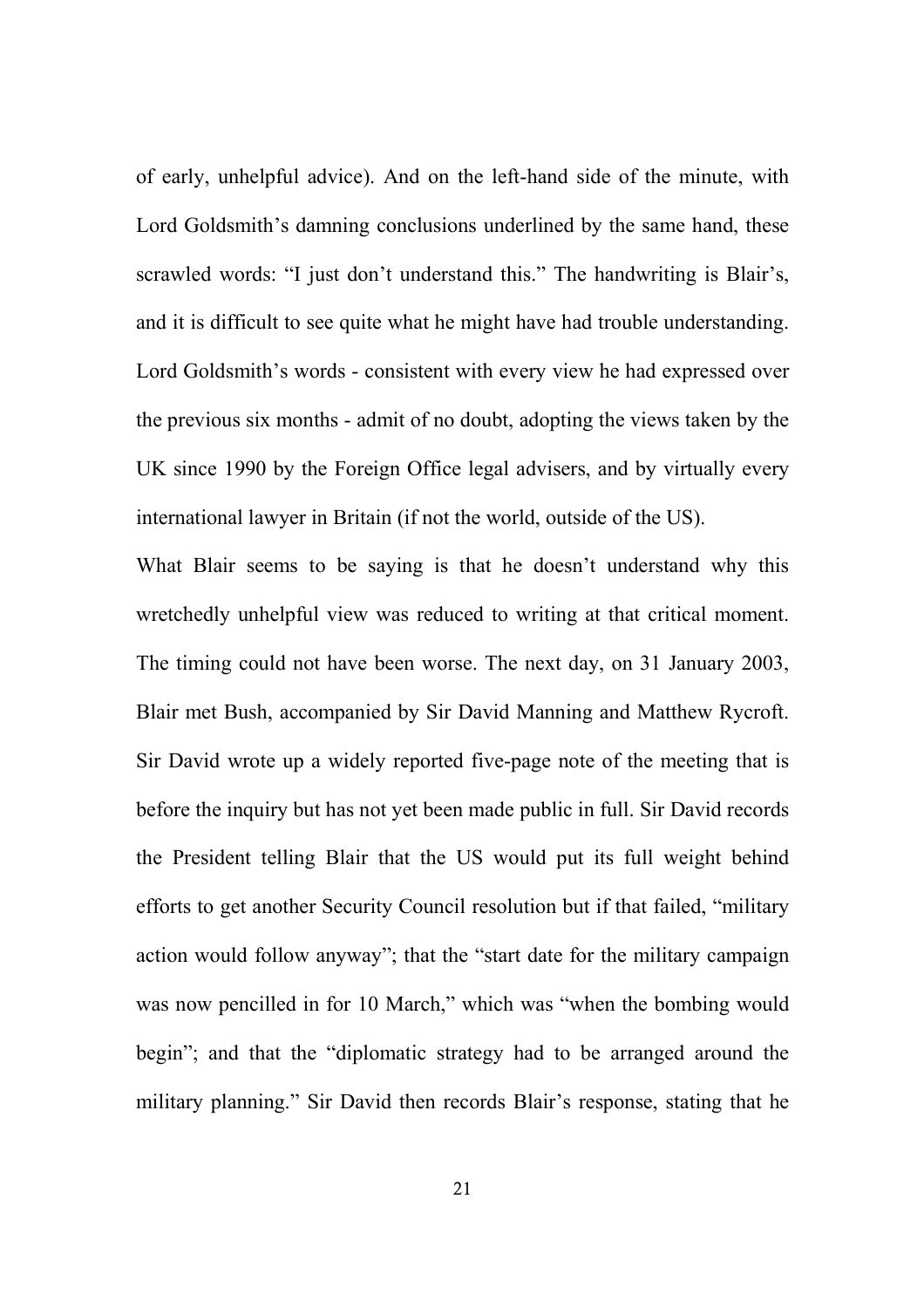was "solidly" with the President and ready to do whatever it took to disarm Saddam. He wants a second resolution "if we could possibly get one," because it would make it much easier politically to deal with Saddam, and as an insurance policy "against the unexpected." According to the memo, which the Chilcot Inquiry has but which has not been made public, the Prime Minister completely ignores the views of the Attorney General, who has told him only the previous day that a further resolution is necessary to act lawfully, not merely desirable.

It is against this background that the Attorney General's sharp change of mind will surely haunt him. After Blair's meeting with Bush, Lord Goldsmith travelled to the US to meet the Bush administration lawyers (he made no similar trip to any other country, whose lawyers would no doubt have held rather different opinions). He told the Chilcot inquiry that it was their views that caused him to abandon his long-held position. Yet many of the Bush administration's lawyers with whom he engaged were among the officials who failed to prevent the Bush administration's descent into serial illegalities in 2001 and 2002: ditching the Geneva Conventions, imprisoning suspects at Guantánamo without granting them minimum rights, and embracing waterboarding and other acts of obvious torture. Goldsmith has spoken out against all these measures. Just why Lord Goldsmith would find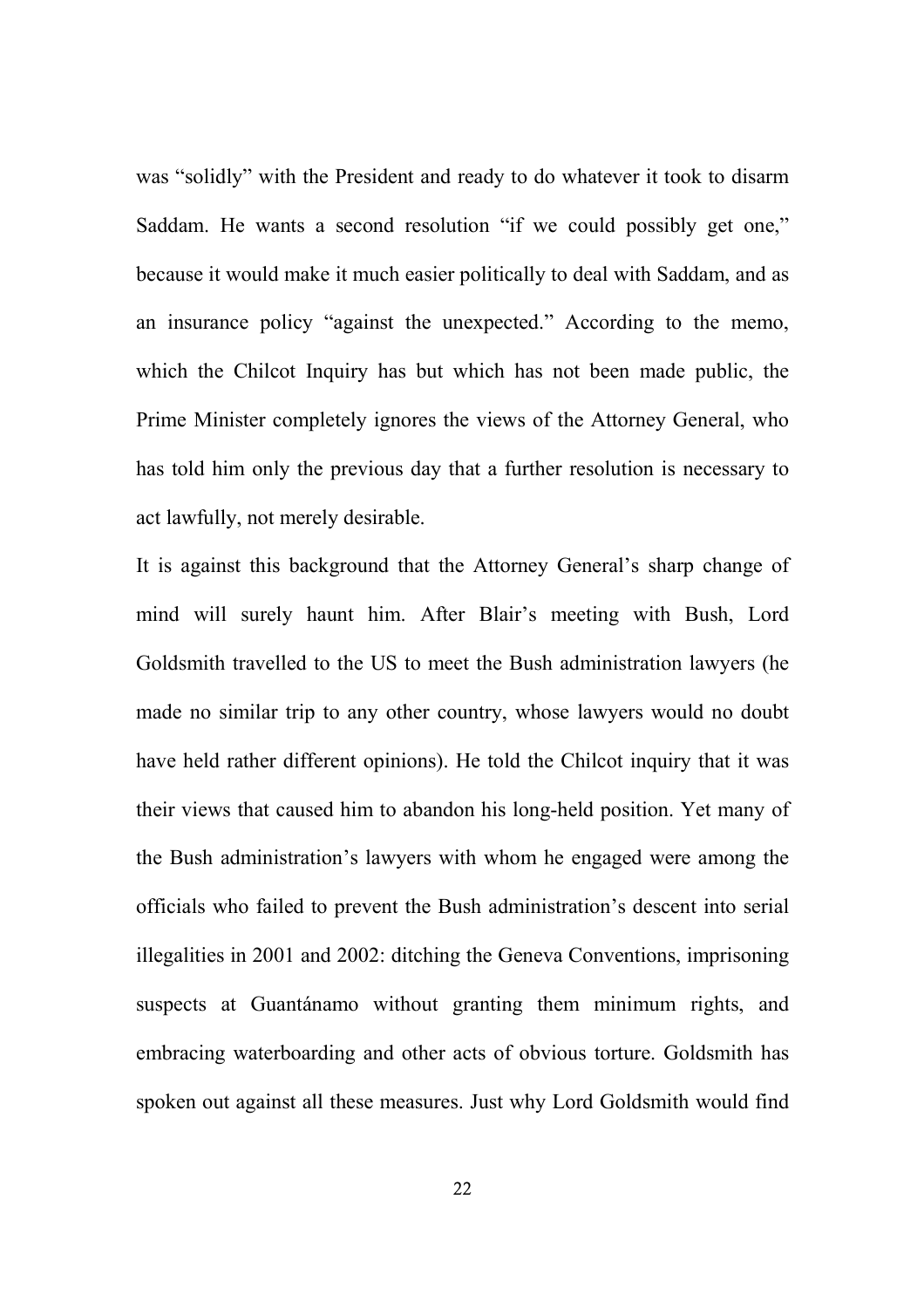the US lawyers' views on the use of force any more convincing is a question that seems to admit of only one answer. Many have concluded that he was accommodating the desires of the Prime Minister. As the International Court of Justice put the point in its first and famous 1949 Judgment in the Corfu Channel case, "a series of facts linked together [lead] logically to a single conclusion."<sup>22</sup>

In my view, the Chilcot inquiry has given us all we need on this dismal story: the evasive testimonies and the few but damning documents provide an incontrovertible account. The proceedings of the inquiry expose lamentable and dysfunctional decision-making processes that have brought Britain into international disrepute, even if the Inquiry's mandate and its members' lack of formal legal qualifications necessarily mean that it has no particular authority to express a view on the illegality of the war. (I note here that in January 2010, a parallel Dutch inquiry chaired by a retired Supreme Court judge and largely composed of lawyers concluded that the war was illegal, contributing to the downfall of the Dutch government.)<sup>23</sup>

In late July, Deputy Prime Minister Nick Clegg, standing in for Prime Minister David Cameron at the Dispatch Box in Parliament, described the

<sup>22</sup> *Corfu Channel case,* ICJ, Judgment (April 9, 1949), p. 4, at 18.

<sup>23</sup> *Rapport Commissie Van Onderzoek Besluitvorming Irak*, January 2010 (summary and Conclusions in English at pp. 519 et seq.)See also: Afua Hirsch, 'Iraq invasion violated international law, Dutch inquiry finds', in The Guardian (12 January 2010), available at http://www.guardian.co.uk/world/2010/jan/12/iraqinvasion-violated-interational-law-dutch-inquiry-finds.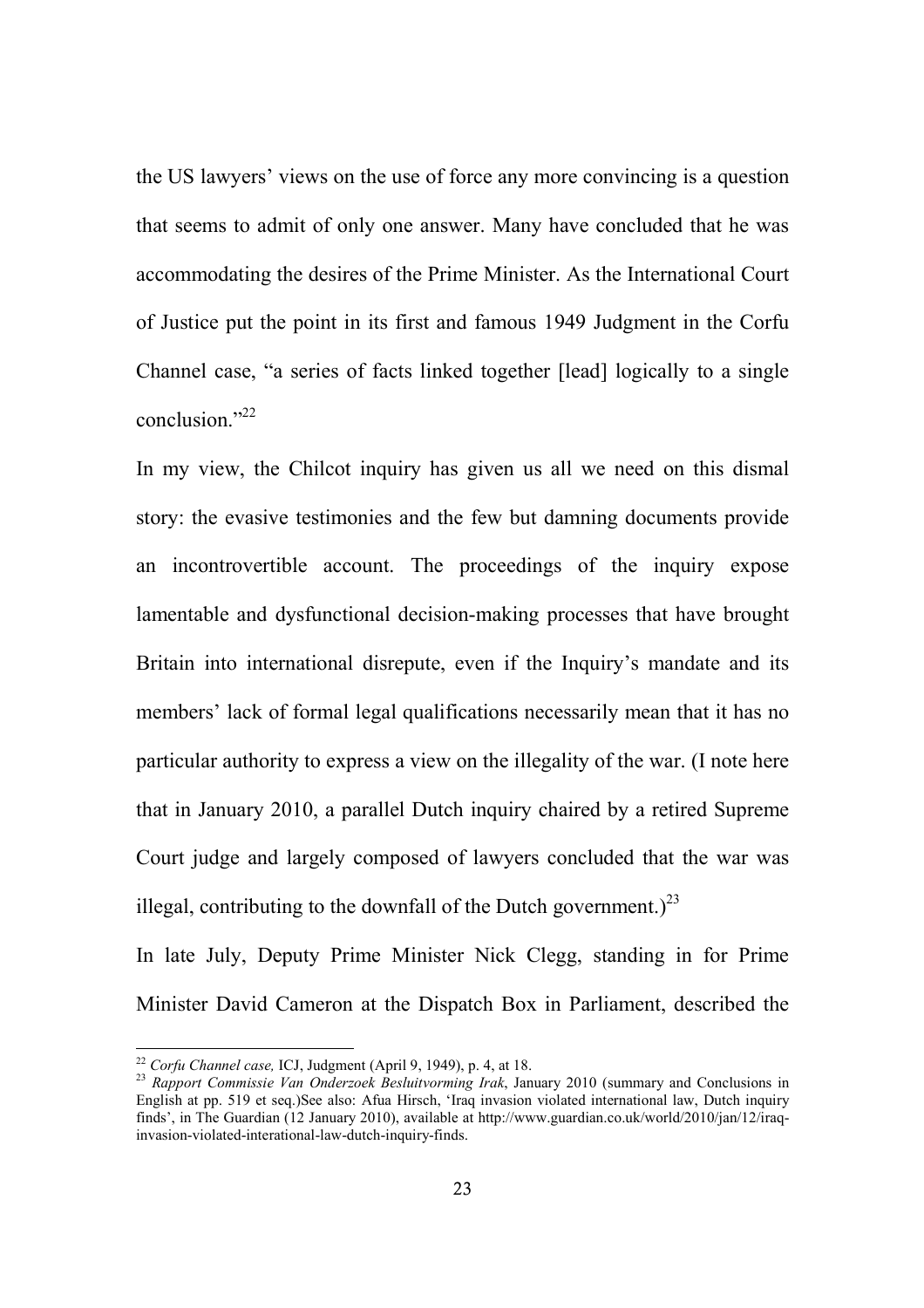war as "illegal."<sup>24</sup> (he subsequently repeated that view in September 2010 in a speech to the UN General Assembly).<sup>25</sup> When asked for clarification about whether this was now British government policy, the Government's official spokesman conspicuously failed to back Blair and Goldsmith and to defend the war as lawful, indicating instead that the new government would prefer to await the outcome of the Chilcot inquiry.<sup>26</sup> A spokesman for the inquiry was then reported as saying that Sir John would not make a conclusion on whether the war was legal.<sup>27</sup> In British parlance, this is called a dog's breakfast. In any event, the British public has come to be deeply skeptical about such inquiries. In the court of public opinion, for this one in particular, the process and its revelations may be more significant and lasting in their effects than any final report that eventually emerges.

That is not to say, however, that the Report of the Chilcot Inquiry might not play a useful role, in at least three respects: first, contributing to the

<sup>&</sup>lt;sup>24</sup> Nick Clegg, Address before the House of Commons on 21 July 2010 (21 July 2010), Column 346, available at http://www.publications.parliament.uk/pa/cm201011/cmhansrd/cm100721/debtext/100721-  $\frac{0001 \text{.htm}}{25}$ 

<sup>25</sup> *See* Nick Clegg, Speech to the UN General Assembly (24 September 2010), available at http://www.number10.gov.uk/news/speeches-and-transcripts/2010/09/deputy-pms-speech-to-the-un- $general-assembly-55287.$ <sup>26</sup></u>

<sup>26</sup> *See* UK Government, Press briefing of 21 July 2010 (21 July 2010), available at http://www.number10.gov.uk/news/press-briefings/2010/07/afternoon-press-briefing-from-21-july-2010- 53769.

<sup>&</sup>lt;sup>27</sup> See Iraq Inquiry Committee discussion of the inquiry's outcome, indicating it "is not a court of law". Iraq Inquiry Committee, 'Frequently Asked Questions', available at http://www.iraqinquiry.org.uk/faq.aspx.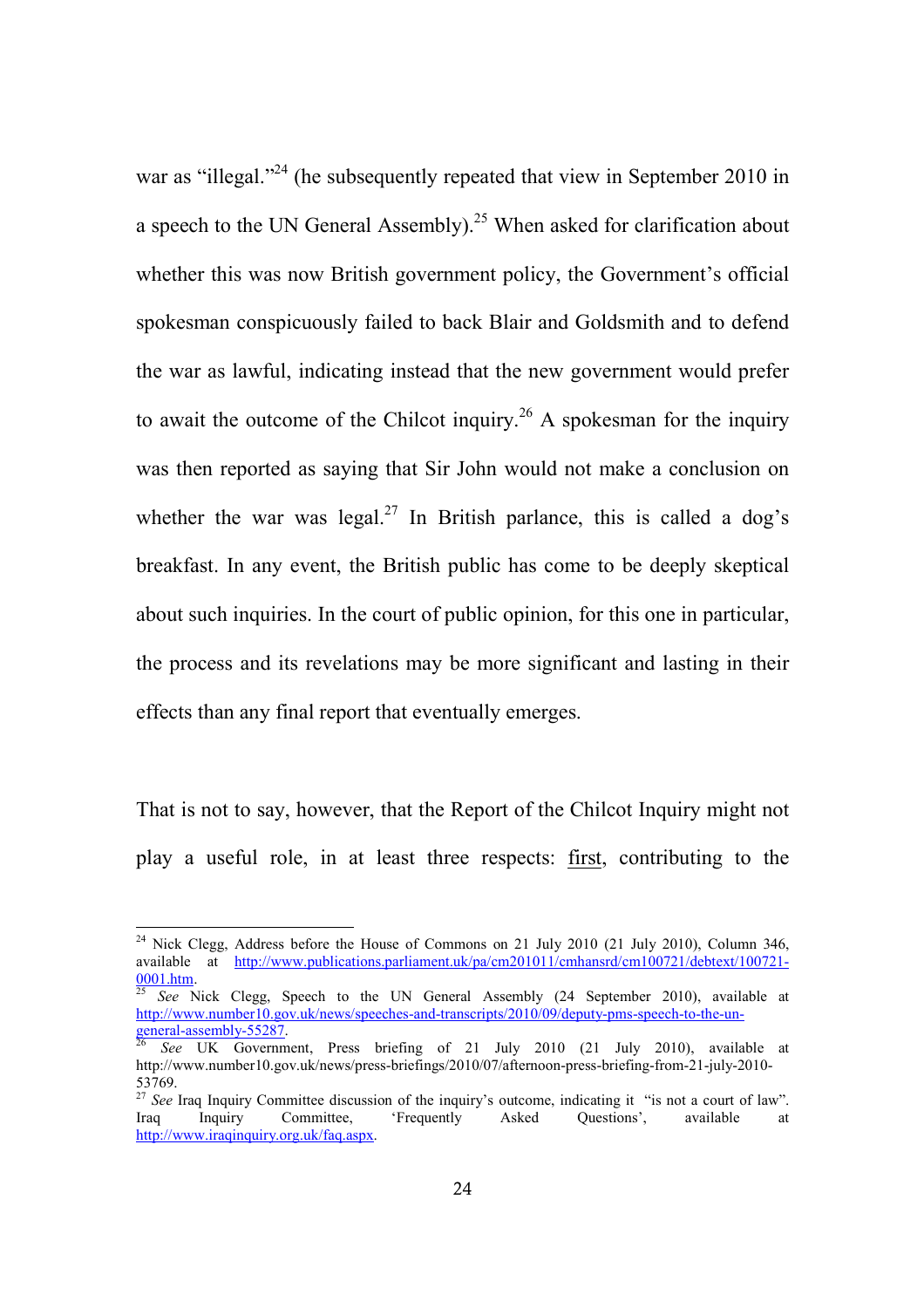restoration of public trust in government, on the vital issue of recourse to the use of force; second, providing strong support to lawyers and others in the civil service to ensure that in future they are able to carry out their duties without being subject to disdain or undue political pressures; and third, underscoring Britain's commitment to support for – and compliance with the rule of law at the international level. Let me be clear: I am not starryeyed about international law, and recognise that on vital issues of national security, the writ of the international rules may sometimes be limited. I recognise also that currently, in the face of technological changes and the emergence of malign non-State actors, it will be said that rules created in another era are not up to the task of dealing with current realities. Whatever the merits of that view – and it is not one that I share – the reality is that Iraq in 2003 did not raise issues about self-defence, or humanitarian intervention or the adequacy of international rules. The rules are clear, and in my view they were clearly violated. This view has been set out with clarity and force by Lord Alexander of Weedon (the former Chairman of the Bar Council), in the *Justice/Tom Sargant Annual Memorial Lecture (2003)*, and Lord Bingham (the former Senior Law Lord) in his book *The Rule of Law*. <sup>28</sup> I doubt the Chilcot Inquiry will say this, and understand that the best course

<sup>&</sup>lt;sup>28</sup> Tom Bingham, 'The Rule of Law', (Penguin, London 2010), at pp. 120-129.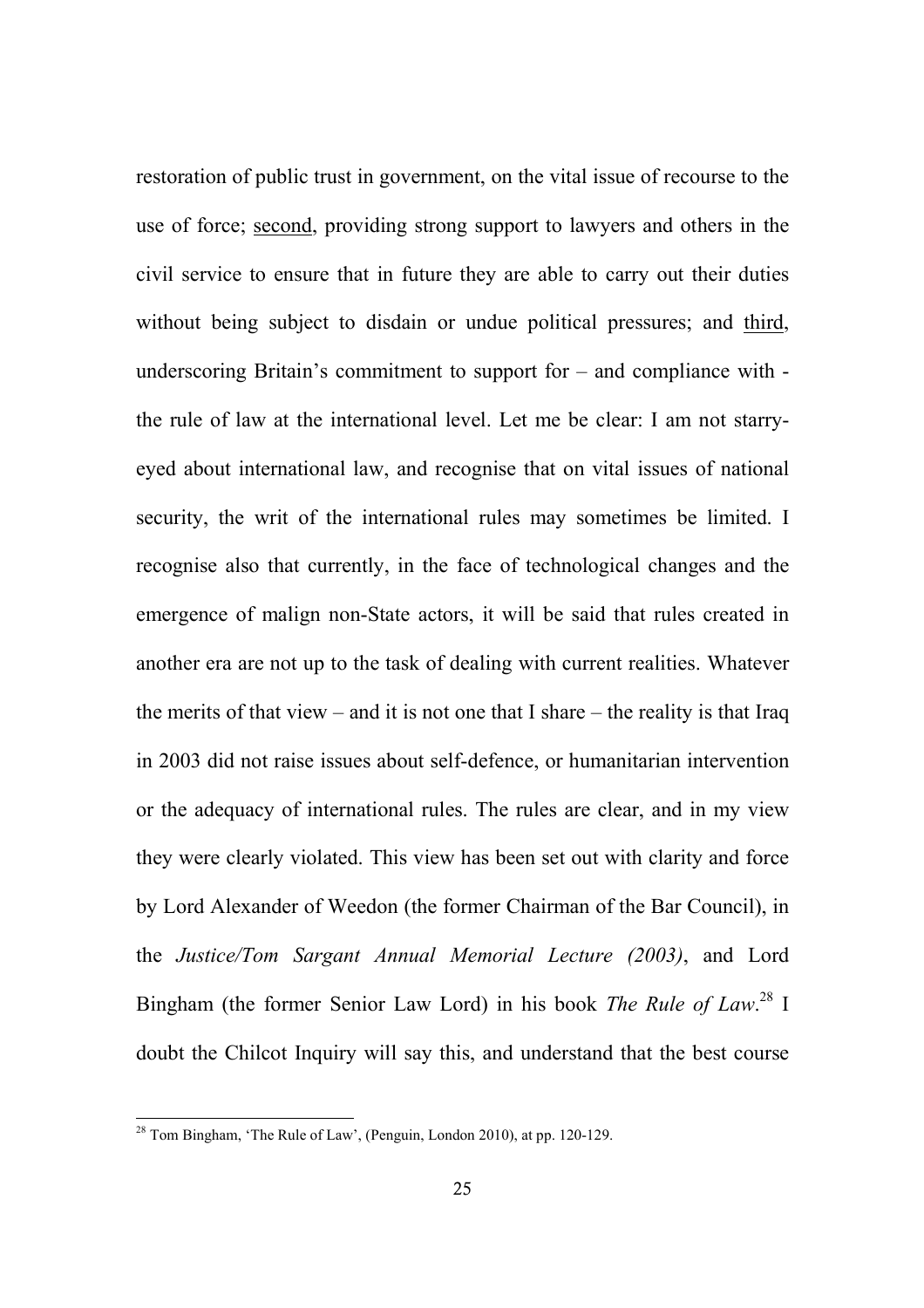would be to say nothing at all about the substantive legal issues, not that the war was unlawful (given that the membership has no qualification to express that view in an authoritative way, by contrast to the Dutch inquiry, which was largely composed of lawyers) or that the war was lawful, and certainly not that there was a respectable argument for legality. The Inquiry will be aware that its credibility is on the edge of an abyss.

Still, it seems that the Inquiry may not wish to be accused of dodging all the legal issues, given some steps it has taken. Curiously, this inquiry has no independent legal counsel to assist, as is usual for inquiries of this kind. An independent counsel assesses evidence and prepares and contributes to the questioning of witnesses, relying on the particular skills that lawyers can offer. The absence has been apparent during the public hearings. What the Inquiry has done, however, is to appoint an "adviser on international law", the distinguished international lawyer Dame Rosalyn Higgins, former Judge and President of the International Court of Justice. It is unclear, however, what the role of the "adviser" actually is, or the nature of the advice that has been provided. With respect, it is surely not the role of an adviser to deal with the substantive merits of the issue, that is and can only be a matter for the members of the Inquiry. This is all the more so given that every international lawyer in the country holds views about the legality of the war,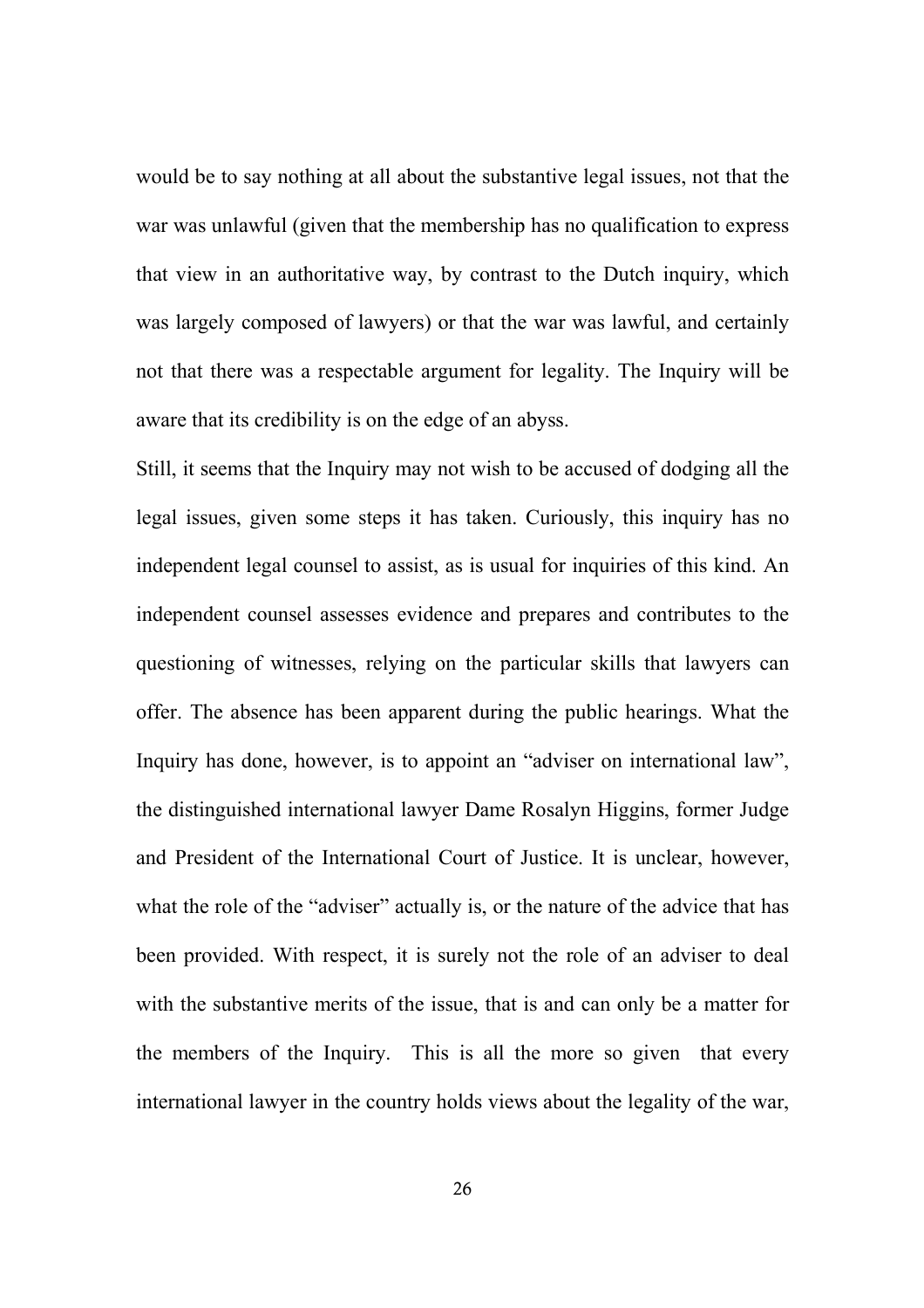and has expressed them publicly or  $-$  on occasion in my presence  $$ privately. At most public inquiries, issues of law are ventilated openly and can be argued in public. So the role of the adviser necessarily raises issues of process and transparency.

In June this year, the Inquiry posted a curious advertisement inviting international lawyers to submit their views on certain issues of law.<sup>29</sup> This too is a novel approach. Some notable legal experts have chosen not to respond: a senior retired judge who might have been expected to contribute told me that he was "not in the business of responding to adverts", but if he had been asked personally would have offered "such assistance as might be helpful to the Inquiry". Why did the Inquiry not issue personal invitations to key individuals to appear before it in a public session? Why has it not even convened a private seminar amongst invited international legal experts, as it has done on other matters? The approach taken raises questions of process. Many observers are troubled by the apparent lack of transparency. I understand, for example, that the Inquiry has received 31 submissions in response to its advertisement, yet two months on, these submissions have not been posted on the Inquiry web site. This is despite repeated media requests. This contrasts with the approach taken to expertise in other areas:

<sup>&</sup>lt;sup>29</sup> See Iraq Inquiry Committee, Invitation for international lawyers' submissions (12 July 2010), available at http://www.iraqinquiry.org.uk/news/100712-deadline-extension.aspx.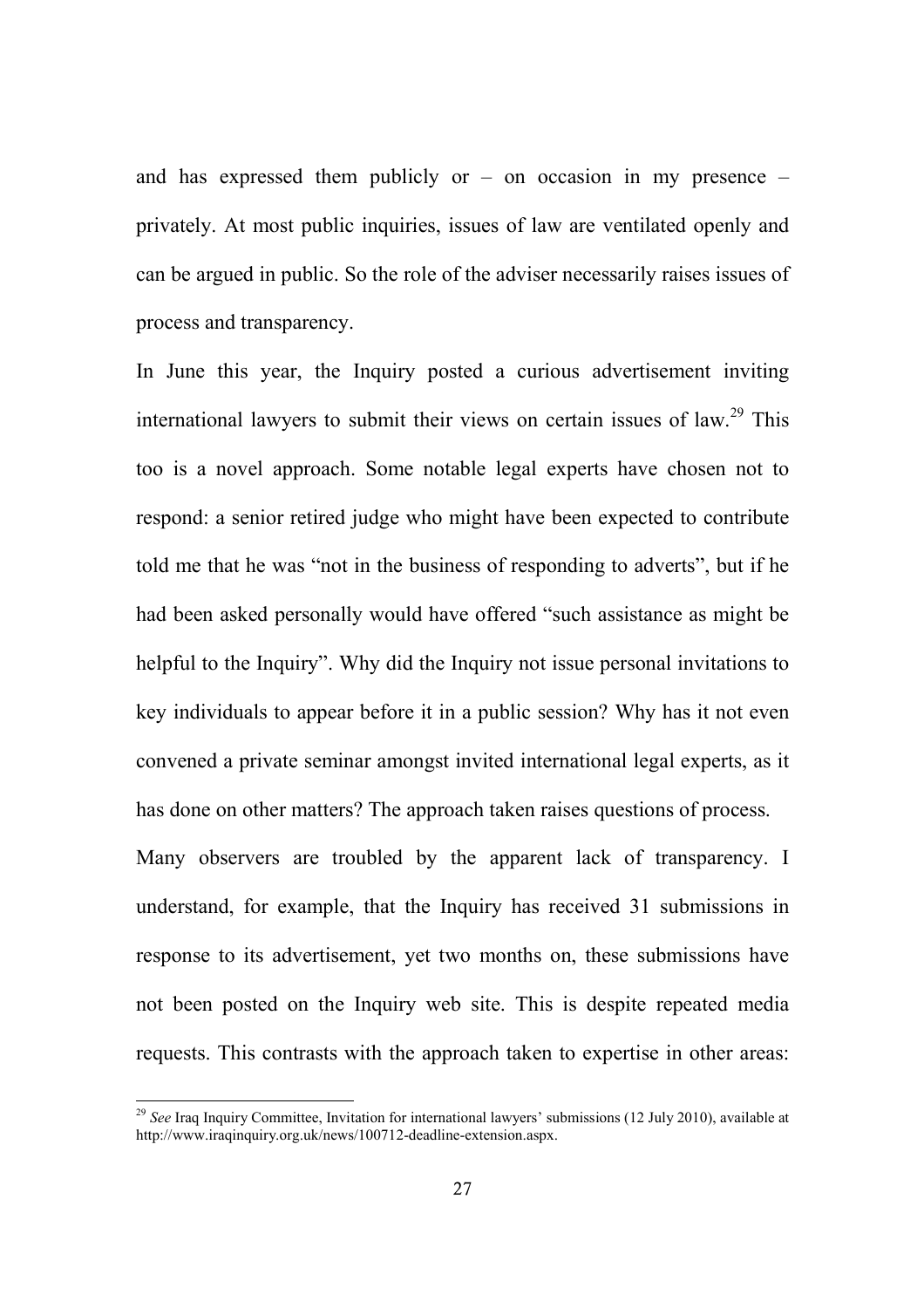the Inquiry has held a "series of seminars to hear a wide range of views from experts on Iraq", it then published the papers circulated at the seminars.

Relatedly, and in my view even more troubling, is information that the chairman of the Inquiry seems to have taken informal steps – beyond formal hearings held behind closed doors - to exchange views with notable individuals, by way of a 'private chat'. If indeed this has happened – as one participant has described to me - this too has not been done in a transparent way. On what basis were individuals selected? Will a full list be made public of each and every person who has been seen, in public hearings or private hearings or informally, on what date, and for what purpose, and what was said?

It is not clear what is to be gained by a lack of transparency. Surely nothing can be lost by a more open approach? Eight of the 31 submissions on international law have been made public by their authors,  $30^{\circ}$  and I am aware of the contents of four others. All 12 that I have seen are critical of the legal arguments made in favour of war, and none provide support for the "view" expressed by Lord Goldsmith on 17 March 2003. It will be interesting to see whether, and if so to what extent, the Inquiry received a "wide range of views" from experts on international law. It seems doubtful that a well

<sup>30</sup> *See* Submissions from international lawyers, available at http://www.iraqinquirydigest.org/?page\_id=154#submissions (accessed November 2010).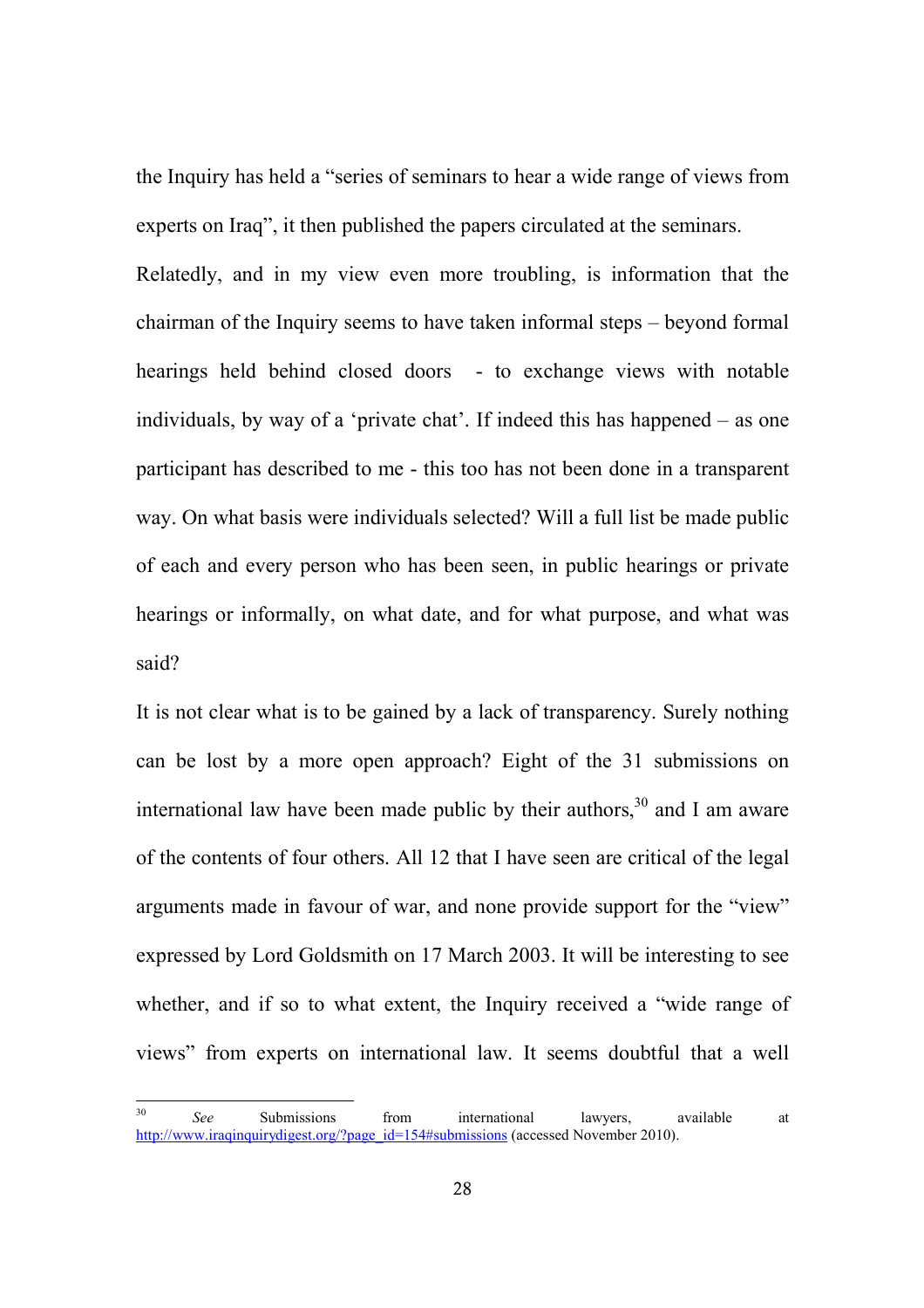attended expert seminar could attract a "wide range of views". Those who have spoken positively and publicly in support for the legality of the war are few and far between. The only international lawyer in this country I could find who has gone into print - The Times newspaper - has since been elected as a judge at the International Court of Justice, and that article properly disclosed the author's role by which he **"**assisted the Government on the Iraq conflict".<sup>31</sup> Two others have, in the past, referred to the Government's arguments as being reasonable.<sup>32</sup> That's about it. I could not find a single law review article in this country supporting the argument.

With great respect, where issues of such gravity are at stake, where the lives of British servicemen and women are at stake, when tens of thousands of Iraqi civilians will be killed, where the viability of an entire country is put into question, where you are advised that war will cause millions of refugees to leave Iraq, in such circumstances nothing less than a clear legal case can be sufficient: that is indeed what Mr Blair said he had. Last week, seven and a half years after the war was launched, 46 Iraqi Christians were killed in a barbarous attack on the Sayidat al-Nejat church in the Karrada neighbourhood of Baghdad, prompting reports that some Iraqi religious

<sup>&</sup>lt;sup>31</sup> Christopher Greenwood, 'Britain's war on Saddam had the law on its side: The charge of military adventurism is unfair; we upheld international law', in The Times (22 October 2003), available at: http://www.timesonline.co.uk/tol/comment/columnists/guest\_contributors/article998300.ece.

 $32\overline{O}$ wen Bowcott, 'Was the war legal? Leading lawyers give their verdict', in The Guardian (2 March 2004), available at http://www.guardian.co.uk/politics/2004/mar/02/uk.internationaleducationnews.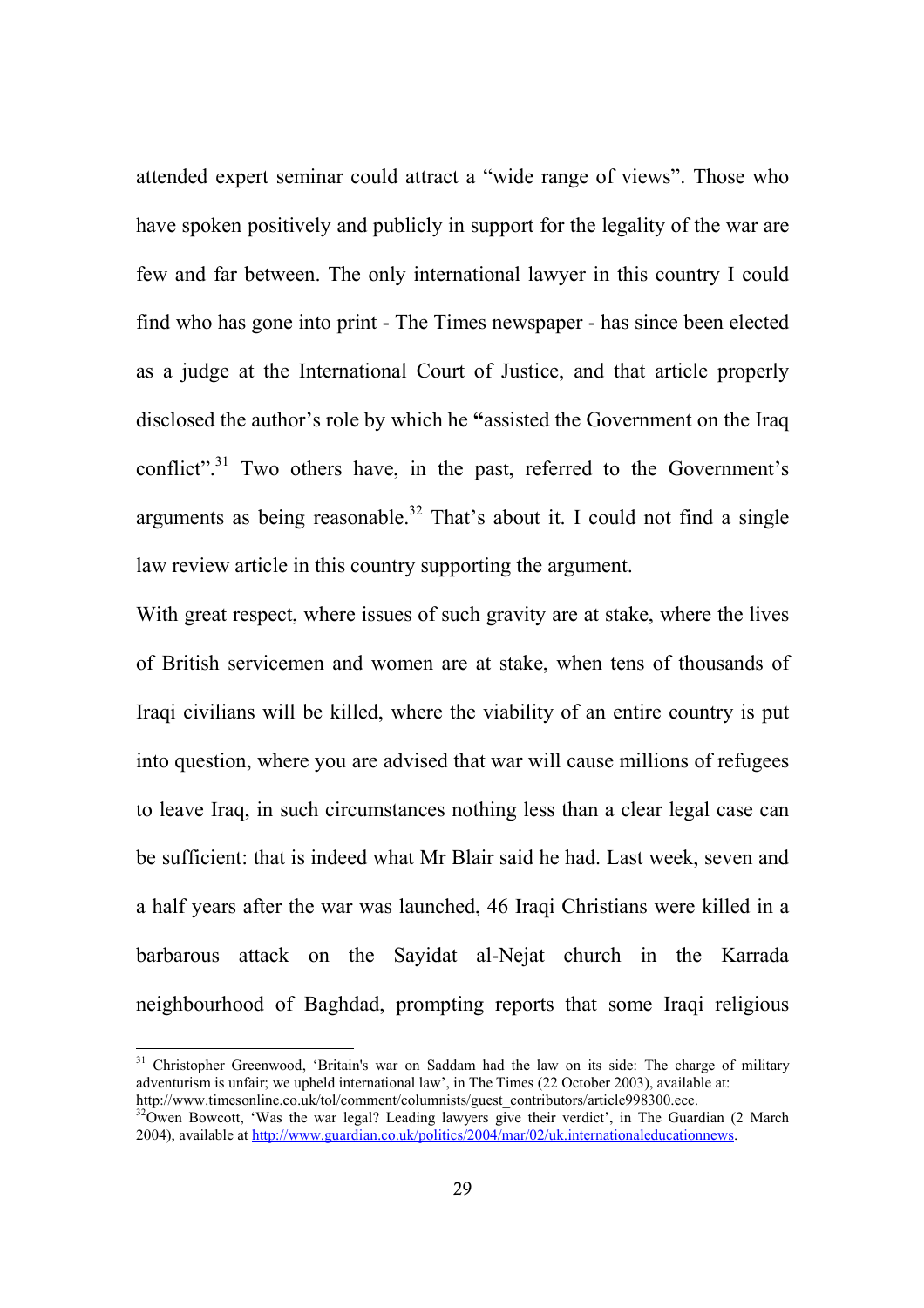leaders were urging their followers to leave the country.<sup>33</sup> How can these and the other terrible human consequences of the war be justified on the grounds of a mere arguable or reasonable case? How could the government have taken this country to war on the basis of a legal argument – if the boot were on the other foot - that would fail even to gain access to legal aid?

\* \* \*

Ladies and gentlemen, Iraq will not be the last time the United Kingdom uses military force abroad. Other matters are on the horizon, including Iran. The Chilcot inquiry can surely make an important contribution by making sure that the obvious errors of governmental decision-making are not repeated. In my short submission to the Chilcot Inquiry I focused on issues of process. The first is the timing of the Attorney General's advice, that so damaged the independence of the office of Attorney-General. "By seeking final advice … so late in the day", I wrote, "the Prime Minister placed the Attorney General in a situation in which he would be – or would be seen to be – subject to extraneous political pressures." A second issue is that of the presentation of legal advice: it is now clear that Lord Goldsmith's answer to a Parliamentary question was nothing more than an advocacy piece written by committee, setting out the best possible argument for the legality of the

<sup>33</sup> Al Jazeera, 'French asylum for Iraqi Christians' (8 November 2010), available at http://english.aljazeera.net/news/europe/2010/11/201011884743146470.html.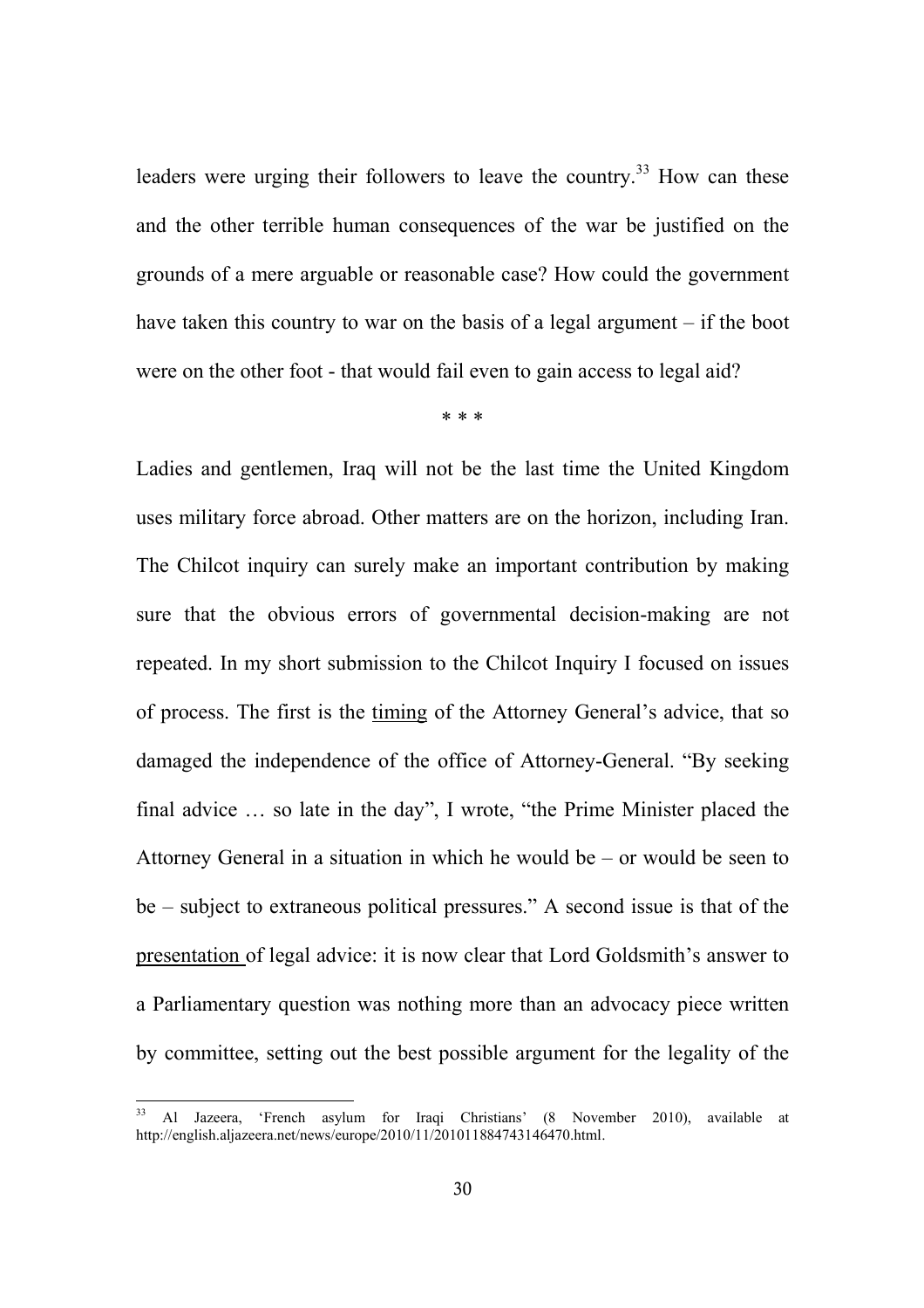war (and a weak one at that). It was not, and did not purport to be, an opinion or an advice as any lawyer in this country would understand the term – that is 'Opinion' with a big, capital 'O', as it were, which is a reasoned analysis of a legal problem. According to the Attorney General the parliamentary answer only set out his "view", whatever that novel term may mean. Yet when the Prime Minister introduced the war debate in the House of Commons on 18 March 2003, he treated the Attorney-General's 337 words as though they reflected a formal legal opinion: the resolution moved before the House of Commons referred to the "opinion of the Attorney General"<sup>34</sup> I regret that to have been so very misleading.

Against this background, when the Chilcot report finally emerges, I hope that it does not address the merits of the legal arguments, that it limits itself to issues of process. I hope that its recommendations include the following:

- first, to insist that the Attorney General is required to provide early and full advice on the legality of a future use of force, to ensure that any policy and decisions are fixed around the law, and not the other way round;
- second, to remind the Government that the role of the Attorney General is to provide advice to all of Government, not just to the

<sup>&</sup>lt;sup>34</sup> House of Commons, Transcript of the Hansard Debate (18 March 2003), at Column 760, available at http://www.publications.parliament.uk/pa/cm200203/cmhansrd/vo030318/debtext/30318-06.htm.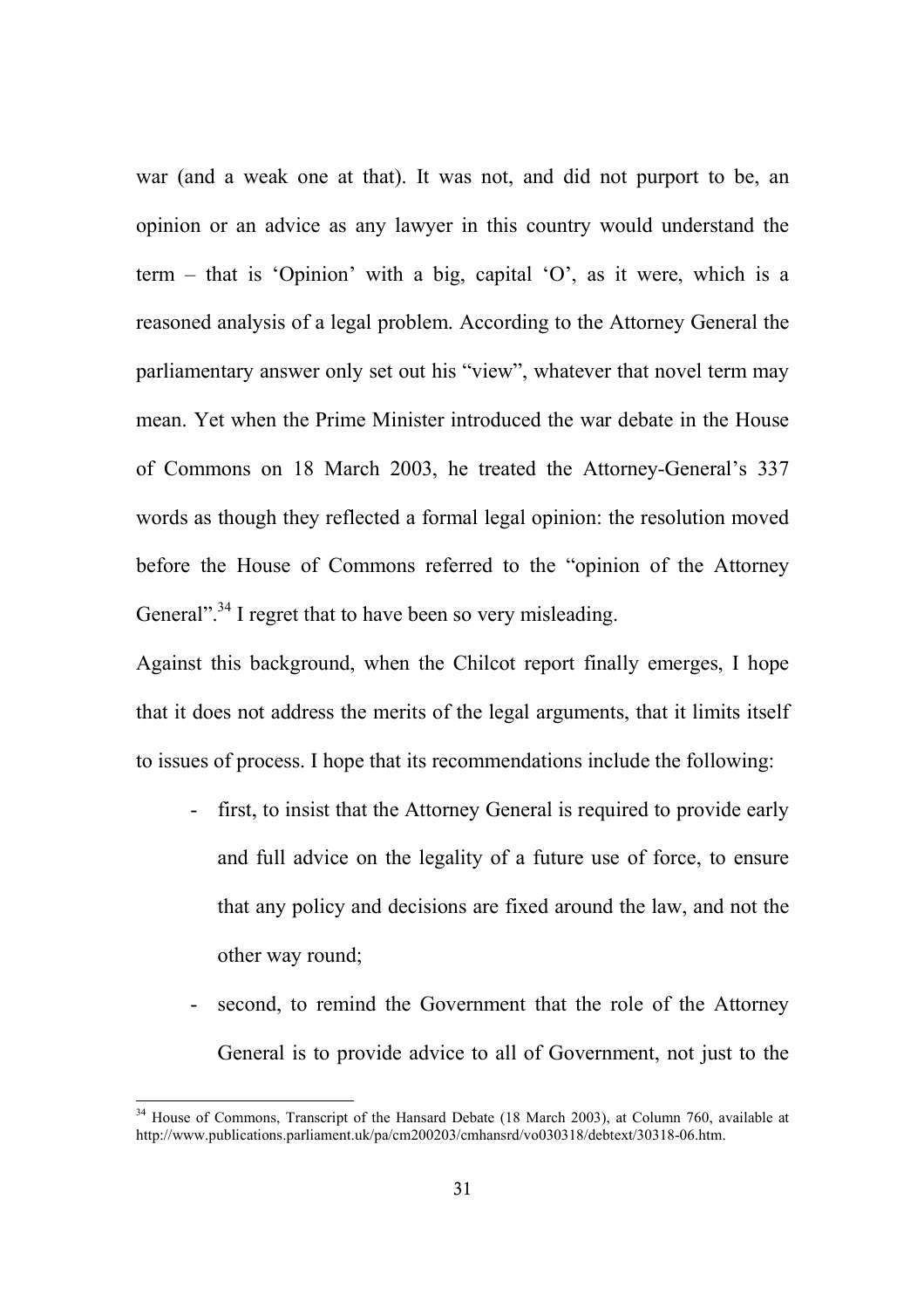Prime Minister;

- third, to remind all Ministers to treat government legal advisers and the advice they give with respect;
- fourth, to ensure that means are found to provide for an appropriate Parliamentary Committee to be given an oversight role on legal advice relating to war, under suitable conditions of confidentiality;
- fifth, to require the Cabinet Secretary to ensure that the Attorney General makes available to the Cabinet the text of relevant legal advice at each stage of the decision-making process, and to ensure that any final advice (as opposed to any advocacy document) is provided promptly and early; and
- sixth, to ensure that where the Attorney General decides to retain external legal advice, he does so in such a way as to ensure that such advice is balanced and that it reflects a range of views, recognising that ultimately the decision on the final advice will be for him or her alone.

Chairman, ladies and gentlemen, I am humbled to have been invited to deliver this lecture on so solemn an occasion. These surroundings remind us – acutely and powerfully – of the enormous personal sacrifices that have been made by so many individuals over the ages. Because of them, we are